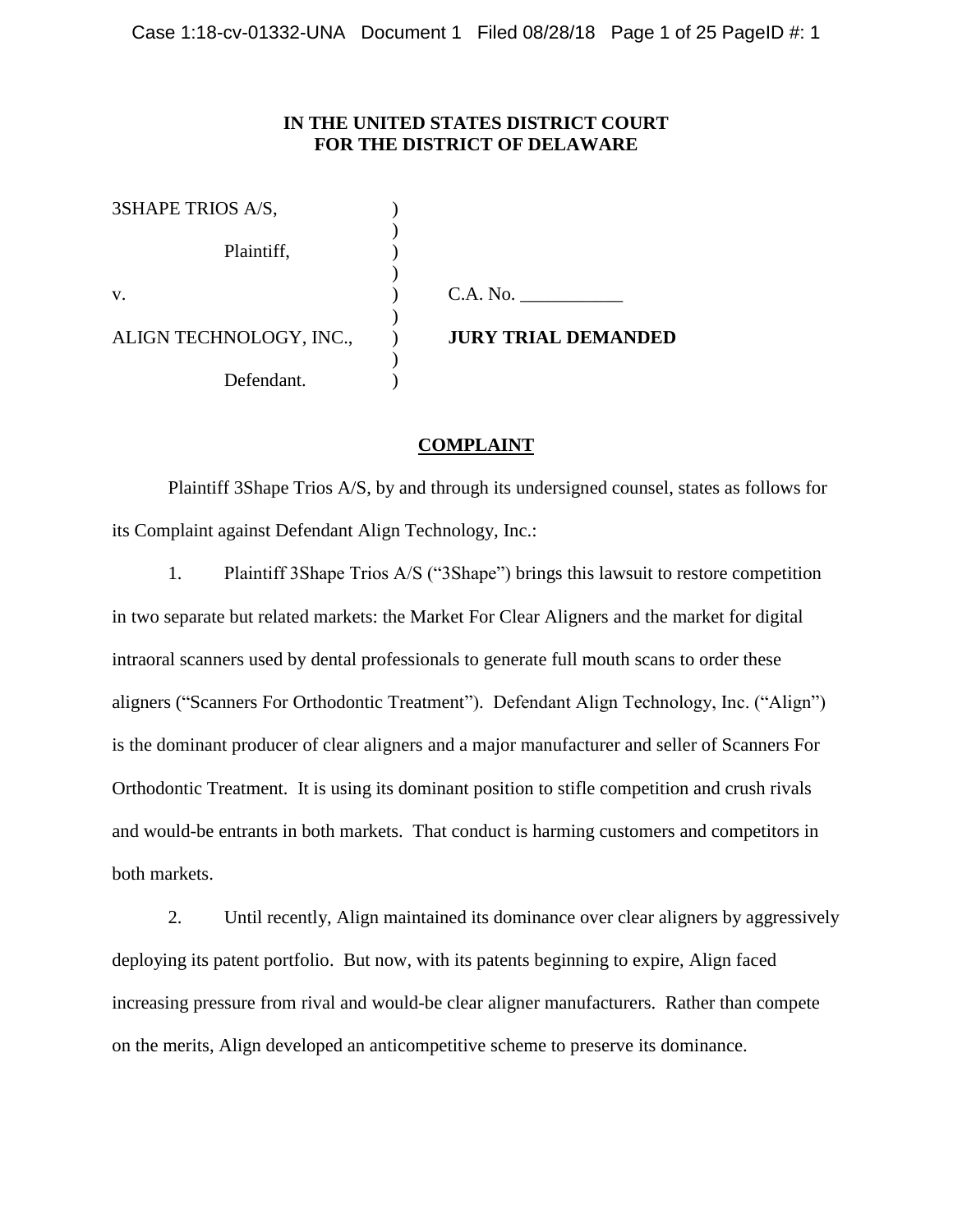## Case 1:18-cv-01332-UNA Document 1 Filed 08/28/18 Page 2 of 25 PageID #: 2

3. The linchpin of Align's scheme was to cut off its clear aligner rivals' access to the dental professionals who order them. As Align has repeatedly emphasized, dental professionals require a fast and accurate way to scan patients' full mouths—the upper and lower jaws, teeth and bite—and to transfer that scan to a clear aligner manufacturer. There are only two viable scanners for this purpose: 3Shape's Trios scanner and Align's iTero scanner. One of the principal differences between the Align iTero and the Trios is that Trios provides an open, integrated digital system for ordering clear aligners from Align *or* its competitors, while the iTero scanner is a *de facto* closed system, designed specifically to send digital scans to Align, that imposes additional costs and burdens on dental professionals who wish to order clear aligners from one of Align's rival manufacturers.

4. Align first tried to convince 3Shape to protect Align's monopoly share by eliminating Trios's open access features. When 3Shape refused to accede to that anticompetitive demand, Align then sought to form a joint venture with 3Shape to control Trios. When 3Shape refused a second time, Align cut off dental professionals' ability to send Trios scans to Align. Without Trios access to the dominant clear aligners, dental professionals are being forced to switch to the iTero scanner, a move that Align is encouraging by publicizing its decision to prevent dental professionals from using Trios to access Align's clear aligners.

5. Align's scheme is working. It has effectively shut 3Shape out of the United States Market For Scanners For Orthodontic Treatment and boosted sales of its iTero product. As a result, Align is succeeding in its attempt to monopolize the Market For Scanners For Orthodontic Treatment.

6. Align is also maintaining its monopoly grip on the Clear Aligner Market. By shutting out 3Shape, Align has cut off its clear aligner rivals' access to the dental professionals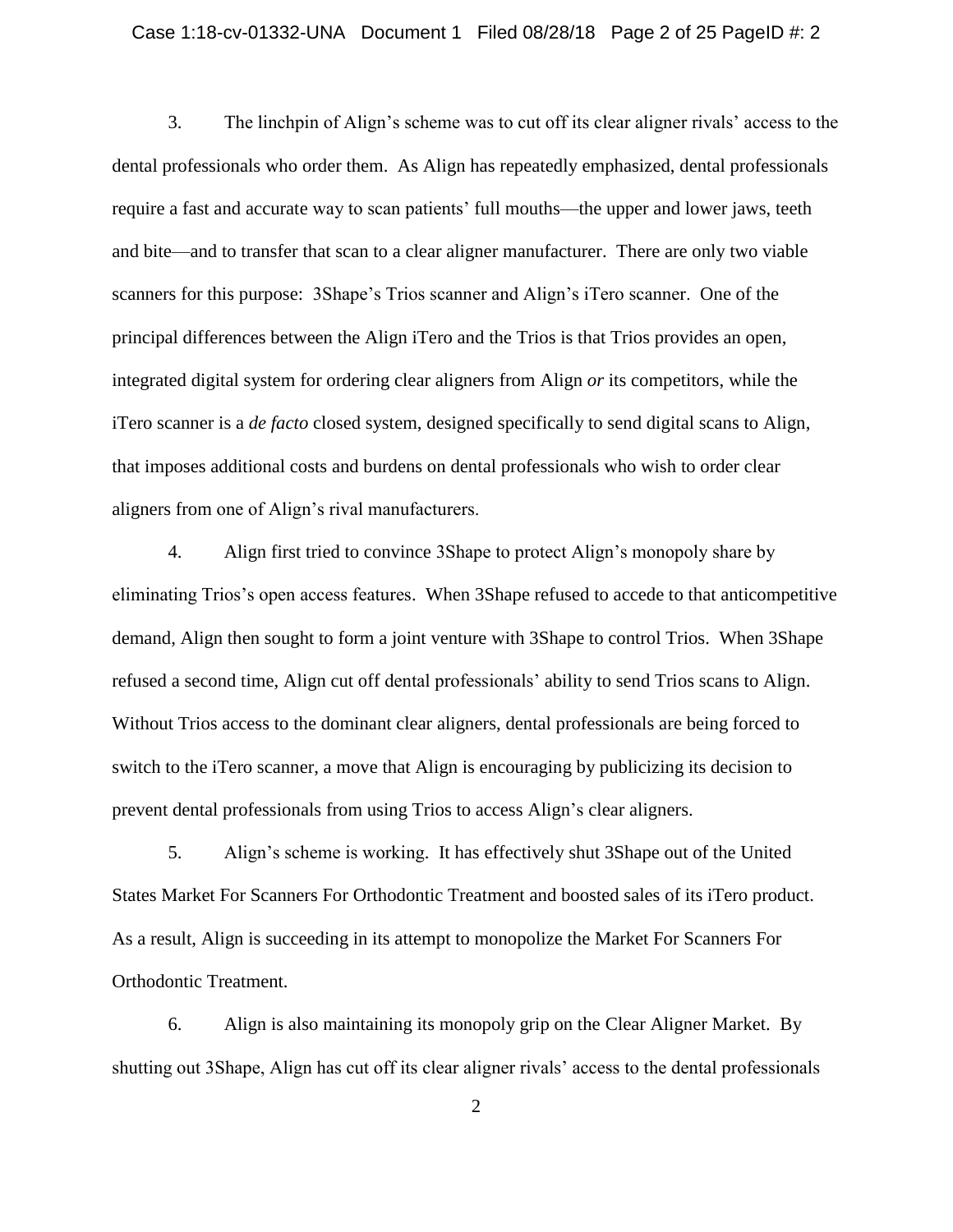## Case 1:18-cv-01332-UNA Document 1 Filed 08/28/18 Page 3 of 25 PageID #: 3

who order clear aligners. Injuring 3Shape was the very means by which Align could attack its clear aligner competitors: 3Shape's injury was necessary to Align's plans.

7. Align's anticompetitive conduct has reduced choices and raised prices for consumers in both the Clear Aligner Market and Scanners For Orthodontic Treatment Market, and will continue to do so unless this Court intervenes.

## **Jurisdiction and Venue**

8. The Court has subject matter jurisdiction over this matter pursuant to 28 U.S.C. §§ 1331 and 117, and Section 4 of the Clayton Act, 15 U.S.C. § 15, because 3Shape brings these civil antitrust claims under Section 2 of the Sherman Act, 15 U.S.C. § 2.

9. The Court has personal jurisdiction over Defendant because Defendant (a) has consented to personal jurisdiction of this Court in connection with its patent infringement lawsuits against 3Shape, (b) transacted business in this judicial district, (c) directly sold its clear aligners in this judicial district as well as in interstate trade and commerce, (d) has substantial contacts with this judicial district, and (e) has engaged in the alleged wrongful conduct in this judicial district.

10. Venue is proper in this judicial district under Section 4 of the Clayton Act, 15 U.S.C. §§ 15, Section 12 of the Clayton Act, 15 U.S.C. § 22, and 28 U.S.C. §§ 1391(b) and (c), because Defendant, a Delaware corporation, resides in this judicial district, Defendant transacts business in this judicial district, and during all relevant times, a substantial part of the events or omissions giving rise to these civil antitrust claims occurred in this judicial district.

11. The conduct complained of herein has occurred in and had a substantial effect on interstate trade and commerce.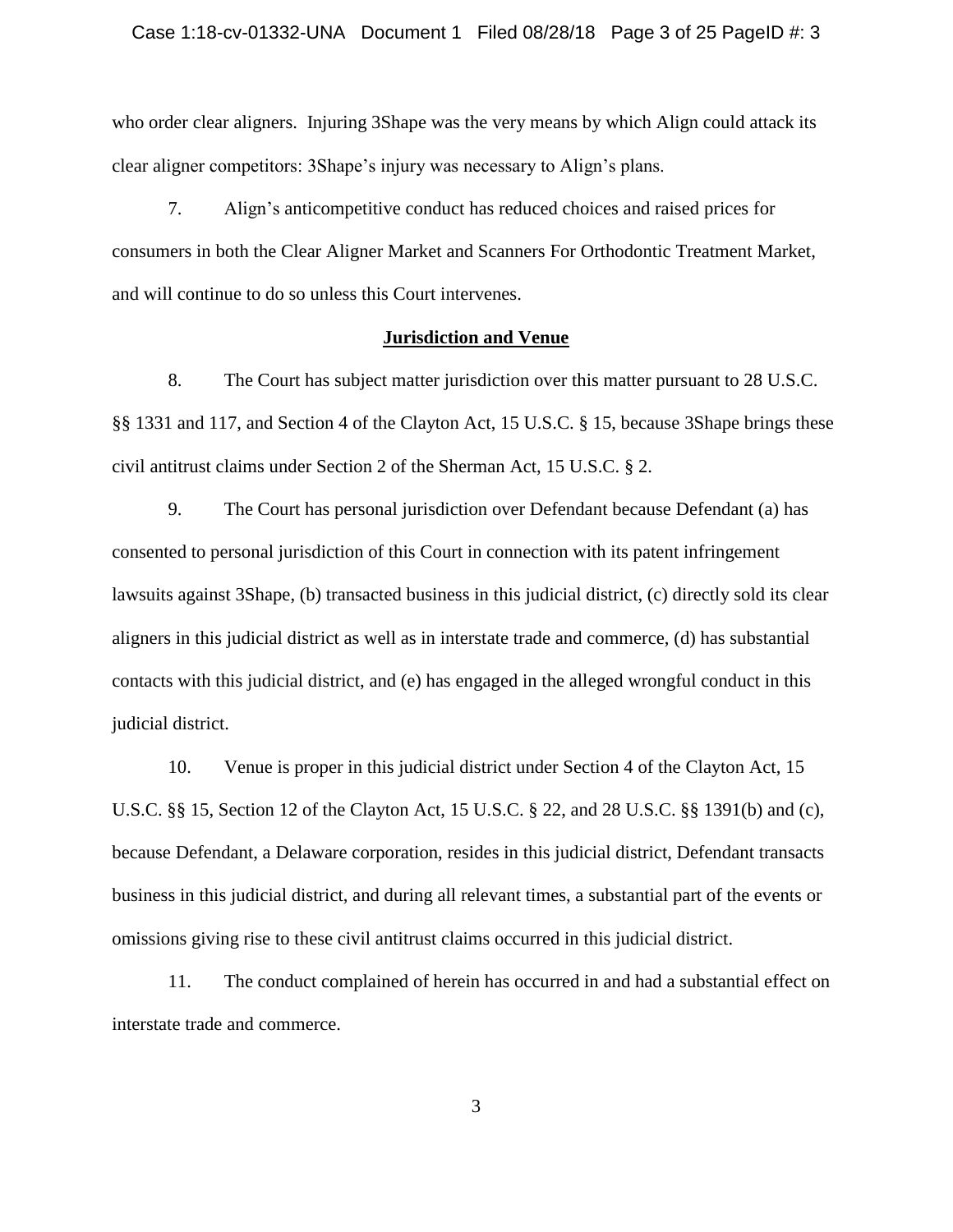## **The Parties**

12. 3Shape is incorporated in Denmark with its principal place of business at Holmens Kanal 7, 1060 Copenhagen, Denmark. 3Shape has a United States sister corporation, 3Shape Inc., which is incorporated in Delaware with its principal place of business in Warren, New Jersey. 3Shape Inc. provides marketing, warranty and repair services for 3Shape's products and supports 3Shape's third party U.S. resellers/distributors.

13. Align is incorporated in Delaware, with its principal place of business at 2820 Orchard Parkway, San Jose, California.

## **Facts**

## **Align's Business**

14. Align is a \$1.5 billion public company. Its main offering is Invisalign<sup>®</sup>, a doctorprescribed, custom-manufactured removable dental aligner made of clear plastic that corrects teeth misalignment ("clear aligner").

15. Invisalign is the dominant product in the clear aligner market. Align manufactures and sells at least 80 percent of clear aligners in the United States. Its largest competitor, Clear Correct, sells less than 10 percent.

16. Align's business is heavily dependent on revenue from Invisalign, as the majority of its revenue is from Invisalign, and it consistently earns around 78 percent gross margin on Invisalign.

17. Align's revenues from Invisalign continue to increase. In its second quarter 2018 earnings report, Align reported a 30.5 percent increase year-over-year for its clear aligner segment and a 53.4 percent increase in net profit year-over-year.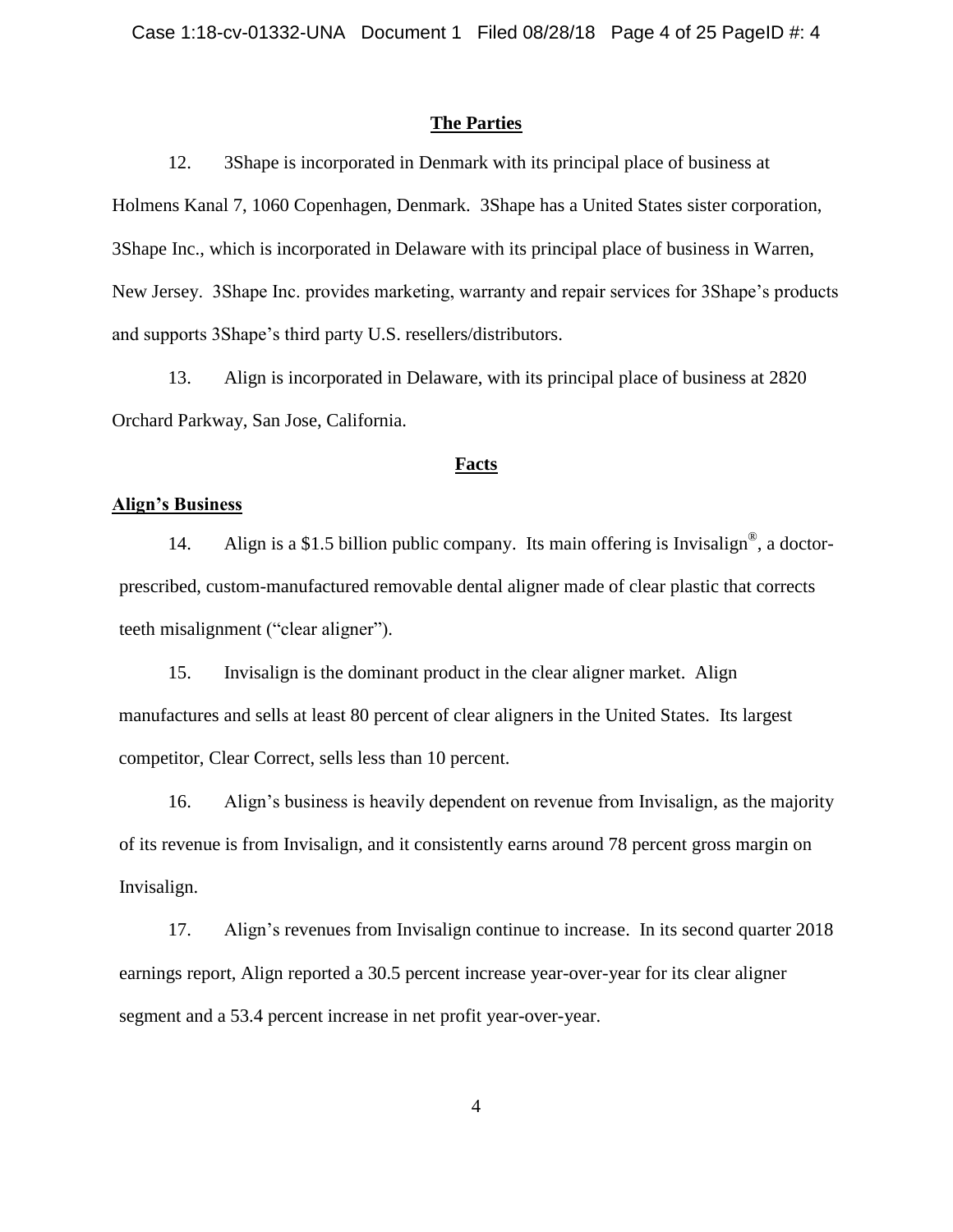## Case 1:18-cv-01332-UNA Document 1 Filed 08/28/18 Page 5 of 25 PageID #: 5

18. Align markets Invisalign to dental professionals, who prescribe the clear aligners to patients and place a custom order for the product from Align, and also directly to consumers, who must order Invisalign through an Invisalign provider.

19. Invisalign continues to grow among dental professionals. Align stated in its most recent earnings release for the second quarter of 2018 that utilization of Invisalign among North American orthodontists (the dental professionals that most frequently order clear aligners) is at an all-time high. Align trained 1,605 new dental professionals on the Invisalign system in the first quarter of 2018, and an additional 1,795 new dental professionals in the second quarter of 2018.

20. In September 2015, Align began selling its iTero Element ("iTero"), its updated scanner for orthodontic treatment.

21. Scanners For Orthodontic Treatment are designed to, and do, generate a digital impression of a patient's full mouth—upper and lower jaws, teeth and bite—and are optimized to provide such scans for clear aligners. Specifically, dental professionals use these scanners to scan a patient's full mouth to obtain a three-dimensional digital impression of the patient's dental structure (a "scan") for orthodontic treatment. Dental professionals then submit the scans to clear aligner manufacturers for clear aligners that are customized to treat the patient's needs. Having the ability to access and receive scans is indispensable to competing in the Clear Aligner Market.

22. iTero is a *de facto* closed system, designed specifically to send digital scans to Align for orders of its Invisalign clear aligners. Unless a dental professional incurs additional costs and fees, the iTero scanner can only take and send digital scans to Align for Invisalign and not for rival clear aligners.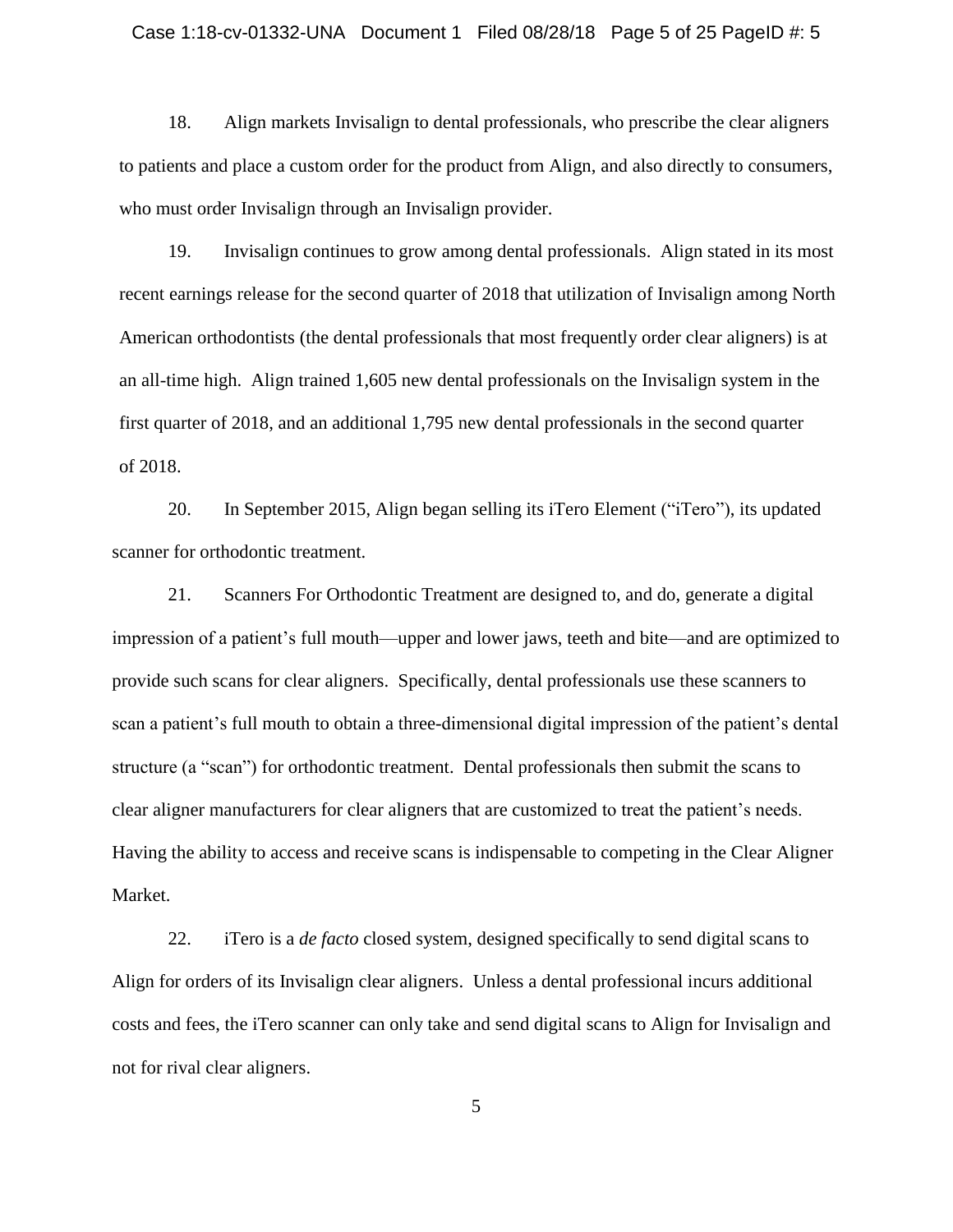## Case 1:18-cv-01332-UNA Document 1 Filed 08/28/18 Page 6 of 25 PageID #: 6

23. Even if a dental professional pays the additional costs and fees to Align, Align designed the system to make it burdensome and difficult to transmit a scan to a non-Align clear aligner manufacturer; the dental professional must navigate a time-consuming, multi-step conversion and transmission process to send iTero scans to a non-Align clear aligner manufacturer. This is not a viable option for dental professionals, particularly those, like orthodontists, that regularly order clear aligners; in addition to adding expense and burden, the process decreases file resolution, increasing the risk of error in the resulting clear aligners.

24. As a result, dental professionals who purchase an iTero are effectively locked into exclusively ordering Invisalign. That lock-in furthers Align's goal "to establish Invisalign clear aligners as the standard method for treating malocclusion and to establish the iTero intraoral scanner as the preferred scanning device for 3D digital scans, ultimately driving increased product adoption by dental professionals," as stated in its most recent annual report.

## **3Shape's Business**

25. 3Shape is a pioneer developer of dental equipment and software for use by dental professionals and laboratories since 2004. In particular, 3Shape designs, develops, manufactures, and sells Trios, the first color, wireless intraoral full mouth scanner in the industry, and software products. The Trios system can be used for scanning, designing and ordering of clear aligners and a number of other orthodontic treatments or dental products.

26. Trios has been named the best intraoral scanner by the industry for five years in a row. Trios was also named the most accurate intraoral scanner in an independent American Dental Association study.

27. Trios has numerous operational advantages for dental professionals as well. The most important is that Trios is an open system scanner, integrated with many different providers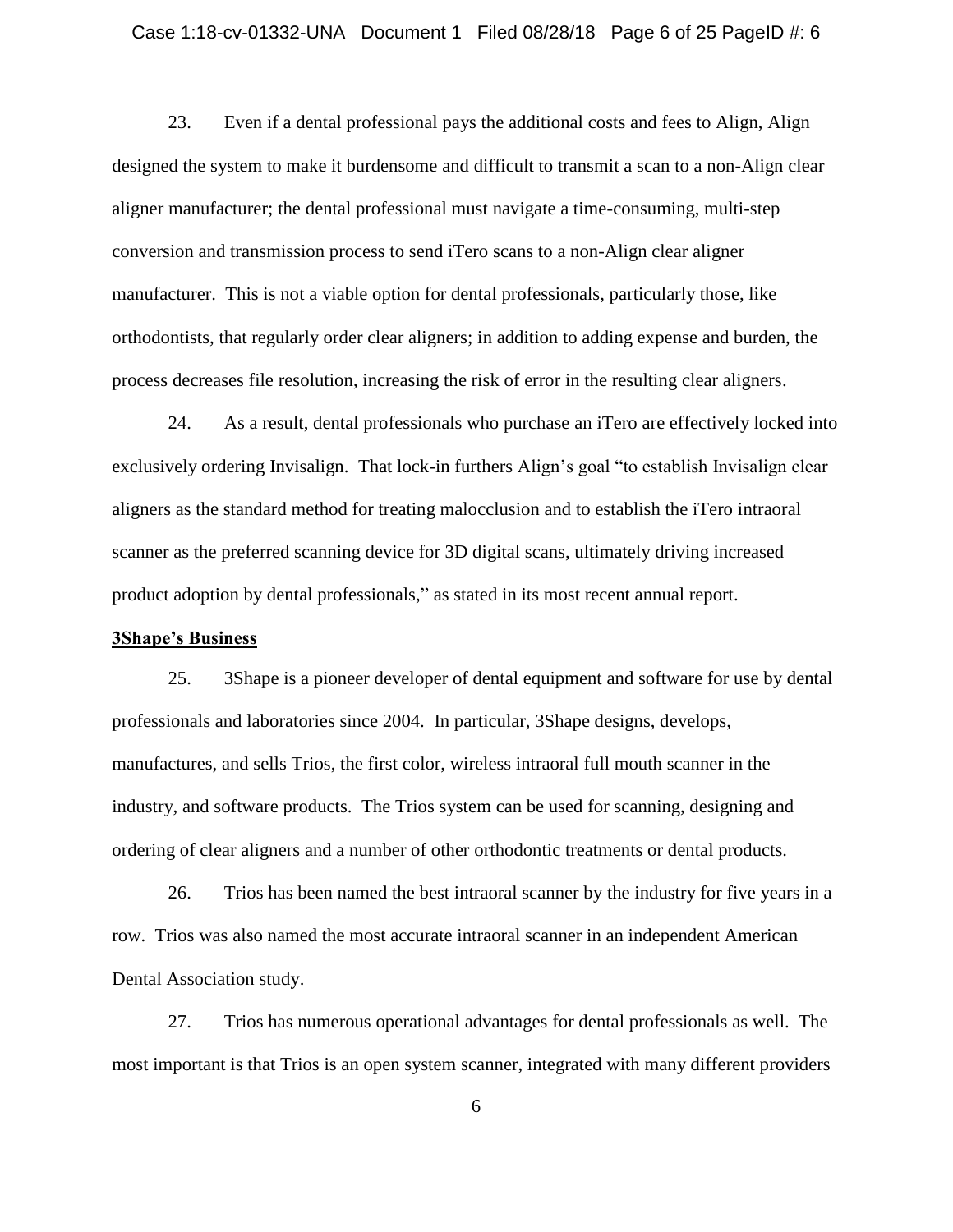## Case 1:18-cv-01332-UNA Document 1 Filed 08/28/18 Page 7 of 25 PageID #: 7

of restorative products and orthodontic treatments. Dental professionals can send scans directly from Trios to any provider that accepts STL files, the open industry standard file format. Trios's open system provides patients and dental professionals freedom of choice and access to an open market for dental and orthodontic treatments.

28. Trios and iTero are the two viable scanners for orthodontic treatment that easily and accurately scan a patient's upper and lower jaws, teeth and bite to create a digital 3D impression for ordering clear aligners. And for all of the reasons described above, Trios is the preferred intraoral scanner for orthodontists.

# **The Expiration of Align's Patent Portfolio Threatens Its Dominant Position in the Clear Aligner Market**

29. Align has enjoyed unfettered dominance in the clear aligner market in the United States. As a well-known investment analysis company estimated in September 2017, Align "maintains a dominating 90%+ share of the 1B+ clear aligner orthodontic market."

30. That same report explained that Align's "near-monopoly control over the clear aligner market [is] largely due to its strong IP portfolio that makes it difficult for others to effectively compete" for clear aligner sales.

31. Align's key patents covering the design and manufacturing of Invisalign expired in October 2017. Many of Align's remaining patents relating to Invisalign will expire by 2019, with additional patents expiring each subsequent year.

32. The expiration of Align's patents will allow increased competition for the manufacture and sale of clear aligners. There are potential new clear aligner entrants, as well as the existing competitors. These companies will be better able to innovate without risking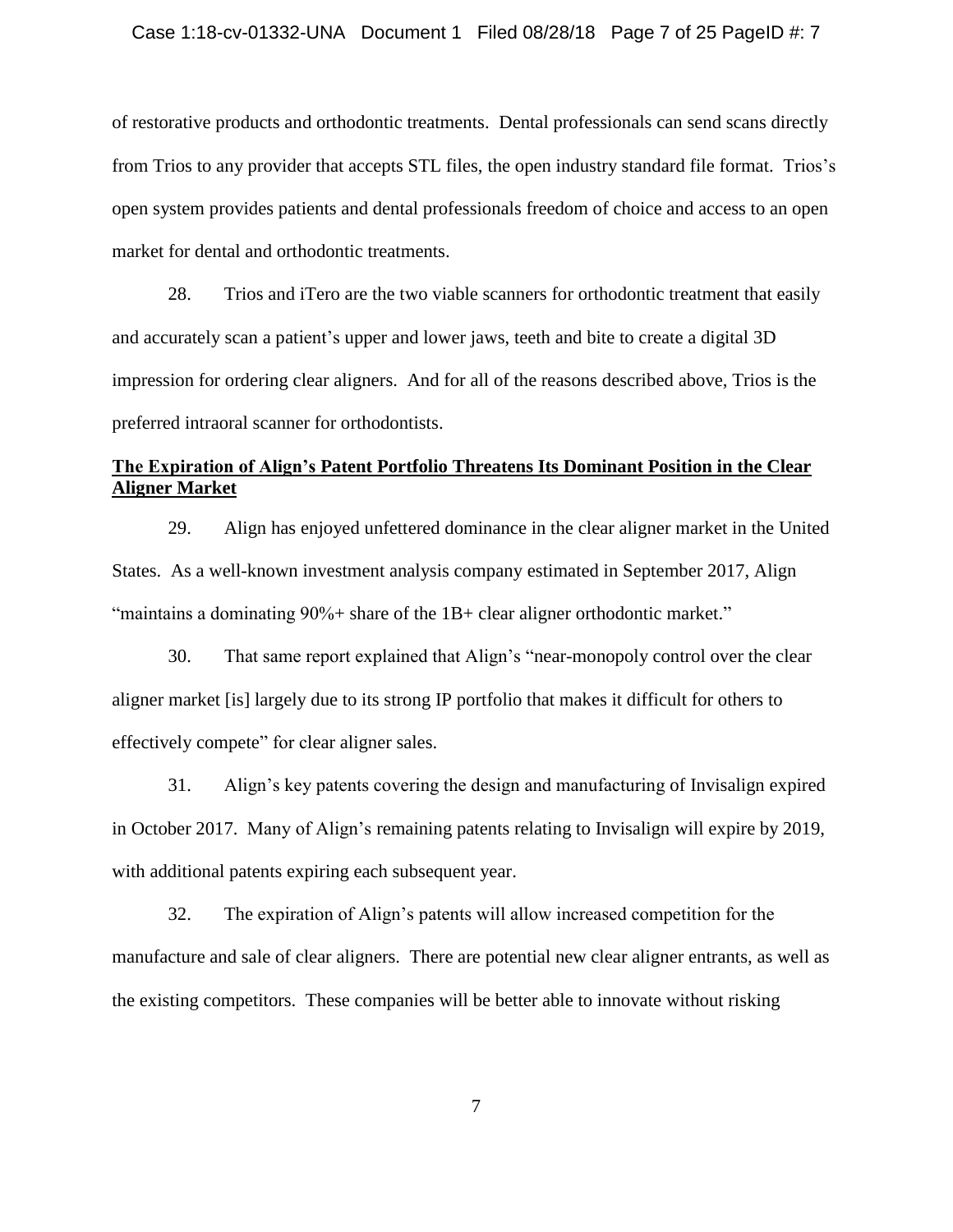## Case 1:18-cv-01332-UNA Document 1 Filed 08/28/18 Page 8 of 25 PageID #: 8

expensive patent litigation asserted by Align to protect its dominance, thus creating attractive alternatives to the Invisalign product and driving down price.

## **Align Erected Barriers to Competition in the Clear Aligner Market**

33. Faced with this prospect of increased competition and decreased price, Align did not do what any company in a competitive market should do—improve its products and lower costs. Instead, armed for now with a dominant Clear Aligner Market position, it found ways to entrench that dominance by excluding its current and would-be rivals.

34. By introducing the iTero scanner as a *de facto* closed system, Align had already erected barriers for accepting digital scans for Invisalign. Those barriers are reinforced by the fact that Align does not accept Invisalign orders from digital scans in industry standard STL file format emailed from a dental professional. Instead, Align requires either a digital scan produced within Align's closed system format or a manual dental impression made by inserting a metal or plastic tray containing impression material, such as silicone-based polyvinyl-siloxane or alginate, into a patient's mouth to general a cast of the patient's teeth ("Silicone Mold"). Producing a Silicone Mold is a time and cost consuming process for the dental professional, and using a Silicone Mold to create a clear aligner is less accurate than using digital scans from the dental professional. Align further controlled access to its dominant clear aligner product by refusing to accept third-party digital scans except from a limited number of authorized scanners with which it has interoperability agreements.

35. Until recently, the anticompetitive effects of Align's interoperability limits were mitigated because 3Shape had an interoperability agreement with Align for the Trios scanner. The interoperability between Align and Trios was governed by a Scanner Agreement that the parties signed in December 2015, and 3Shape was certified by Align to send digital scans from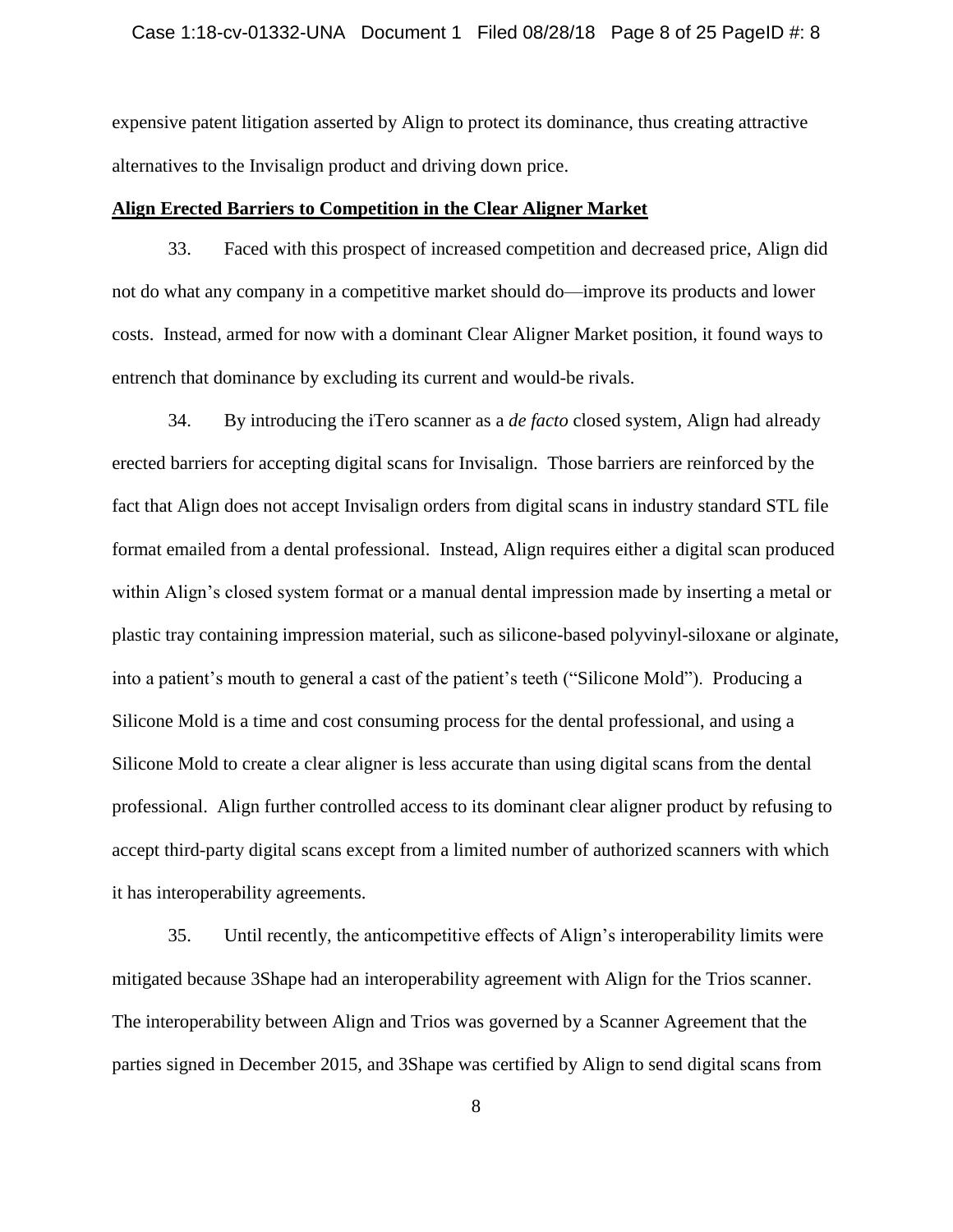## Case 1:18-cv-01332-UNA Document 1 Filed 08/28/18 Page 9 of 25 PageID #: 9

the Trios scanner to Align for Invisalign orders beginning in October 2016. Absent the Scanner Agreement, Trios scanners could not send digital scans to Align for Invisalign.

36. Interoperability between Trios and Invisalign substantially increased Invisalign orders to Align's economic benefit. Between October 2016 and the end of January 2018, dental professionals sent over 40,000 orders for Invisalign through Trios in the United States. At a consumer price of \$3,000 to \$8,000 per Invisalign treatment, these cases significantly contributed to Align's revenue. Interoperability also benefited dental professionals and 3Shape, as it further enhanced the functionality of the Trios scanner and made the clear aligner market a more open platform.

37. As long as dental professionals could use the Trios scanner to order Invisalign clear aligners, they had a viable alternative to iTero for clear aligner scans, and the ability (through the Trios scanner) to select competing clear aligner manufacturers. The Trios scanner, however, is the only such viable alternative to the iTero scanner.

38. Align, on information and belief, put in place interoperability agreements with two other intraoral scanners — the 3M True Definition and the Sirona CEREC Omnicam — but those agreements did not (and were not intended to) foster an open marketplace or meaningfully erode Align's control of its ecosystem. The True Definition and CEREC Omnicam scanners are not adequate substitutes for the iTero or Trios scanners because neither scanner is well suited to provide full mouth scans for clear aligner orders.

39. Unlike the iTero and Trios scanners, which were designed and manufactured to be Scanners For Orthodontic Treatment, both the Sirona CEREC Omnicam and 3M True Definition scanners are focused on scanning individual teeth for crowns and similar local dental restorative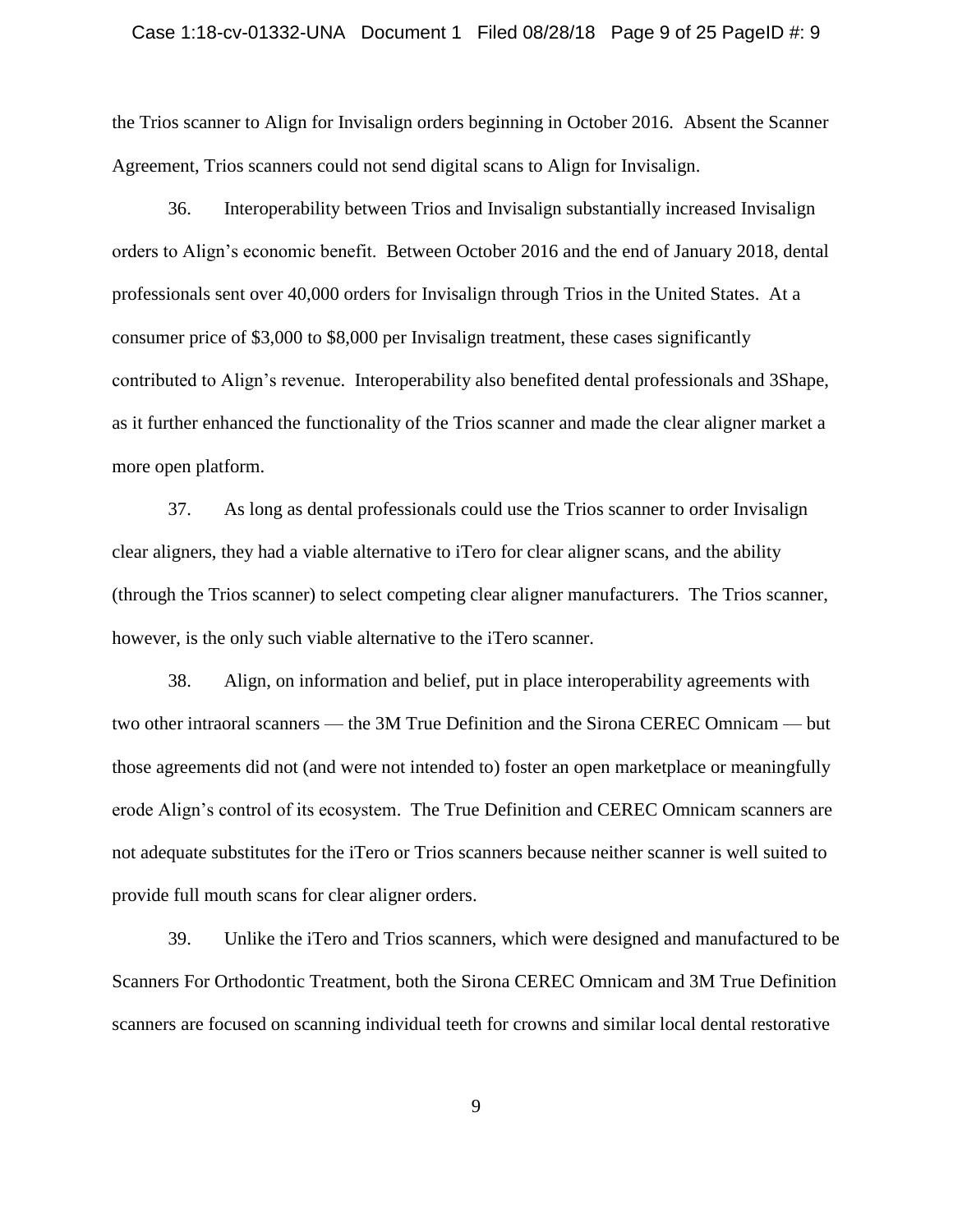## Case 1:18-cv-01332-UNA Document 1 Filed 08/28/18 Page 10 of 25 PageID #: 10

work and not on comprehensive, full-mouth orthodontic treatments. It takes significantly longer to scan a patient's entire mouth with either scanner than with Trios, for example.

40. Both scanners are also technologically inferior to the iTero and Trios scanners. Neither is purchased by dental professionals as a Scanner For Orthodontic Treatment, including for ordering clear aligners. The actual utilization rates for 3M's and Sirona's scanners to order clear aligners are low, and both have been declining in the market.

41. The process for sending the digital scans to Align from the True Definition or CEREC Omnicam scanners is also more cumbersome and time consuming than sending digital scans from the iTero scanner and requires an additional, manual quality approval step based on the poor quality of the scan from such scanners.

42. As a result of these deficiencies, the CEREC Omnicam and True Definition scanners are not viable options for dental professionals seeking to send digital scans for clear aligners.

43. While there are a handful of other scanners capable of generating full mouth scans, they collectively represent only roughly 10 percent of the sales in the Market For Scanners For Orthodontic Treatment in the United States and do not price constrain Align's ability to market and price the iTero scanner.

## **Align Tried to Bully 3Shape Into Protecting Align's Clear Aligner Dominance**

44. Align started its efforts to foreclose its rivals from gaining a foothold in the Clear Aligner Market even before the interoperability with the Trios scanner was finalized. In early 2015, Align insisted on exclusivity in order to grant interoperability—meaning that Trios scanners could only be used to order Invisalign clear aligners—as a condition of interoperability with Align's system. 3Shape refused, as exclusivity would go against its philosophy of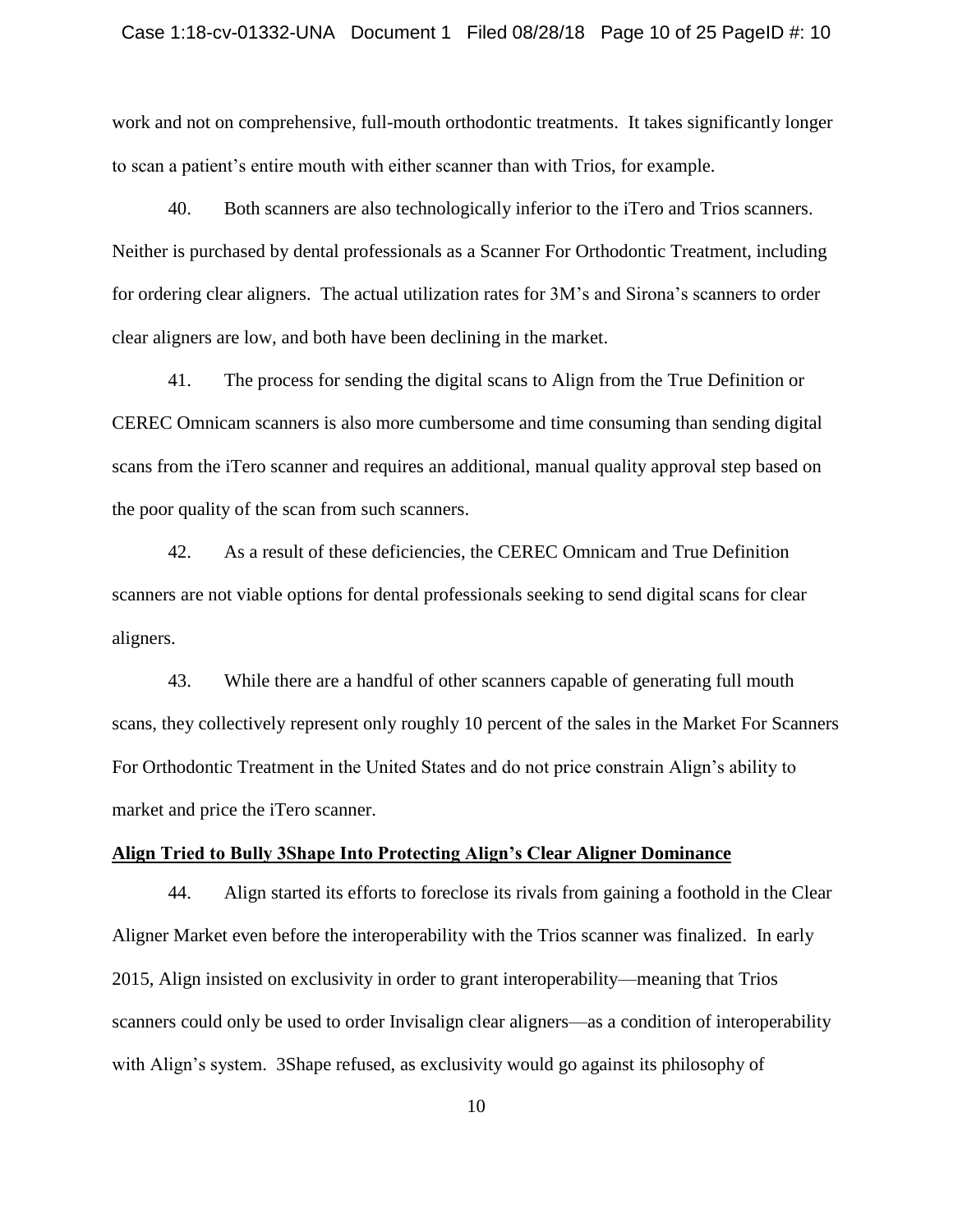## Case 1:18-cv-01332-UNA Document 1 Filed 08/28/18 Page 11 of 25 PageID #: 11

maintaining an open ecosystem in which scans from 3Shape's scanner can be sent to all suppliers of clear aligners, not only to Align. For that reason, the Scanner Agreement entered into by the parties in December 2015 expressly permitted 3Shape to provide scans to other clear aligner manufacturers.

45. In February 2016, at a meeting between Align and 3Shape, Align made clear that, as part of any further collaboration between the companies, 3Shape would need to treat Invisalign as the "preferred partner" for clear aligners. Align was represented at this meeting by its President and Chief Executive Officer (Joseph Hogan) and its Chief Marketing, Portfolio and Business Development Officer (Raphael Pascaud).

46. At a meeting between the parties in November 2016, once interoperability had been established, Mr. Pascaud wanted 3Shape to commit to *de facto* exclusivity with Invisalign, which would block competing clear aligner manufacturers. To create this exclusivity, Mr. Pascaud asked 3Shape to enter into an anticompetitive joint venture into which 3Shape would contribute the Trios scanner, the result of which would effectively allow Align to control the Trios scanner. The pretextual nature of the proposal was underscored by the fact that Align would maintain separate control of Invisalign.

47. 3Shape refused.

48. Throughout 2017, including at the International Dental Show in March 2017, Mr. Pascaud demanded that 3Shape agree to the joint venture.

49. 3Shape continued to refuse.

50. On November 14, 2017, Align filed four patent infringement lawsuits in the United States District Court for the District of Delaware, asserting 26 patents against 3Shape, alleging that 3Shape's Trios scanning system and Dental System software infringe Align patents,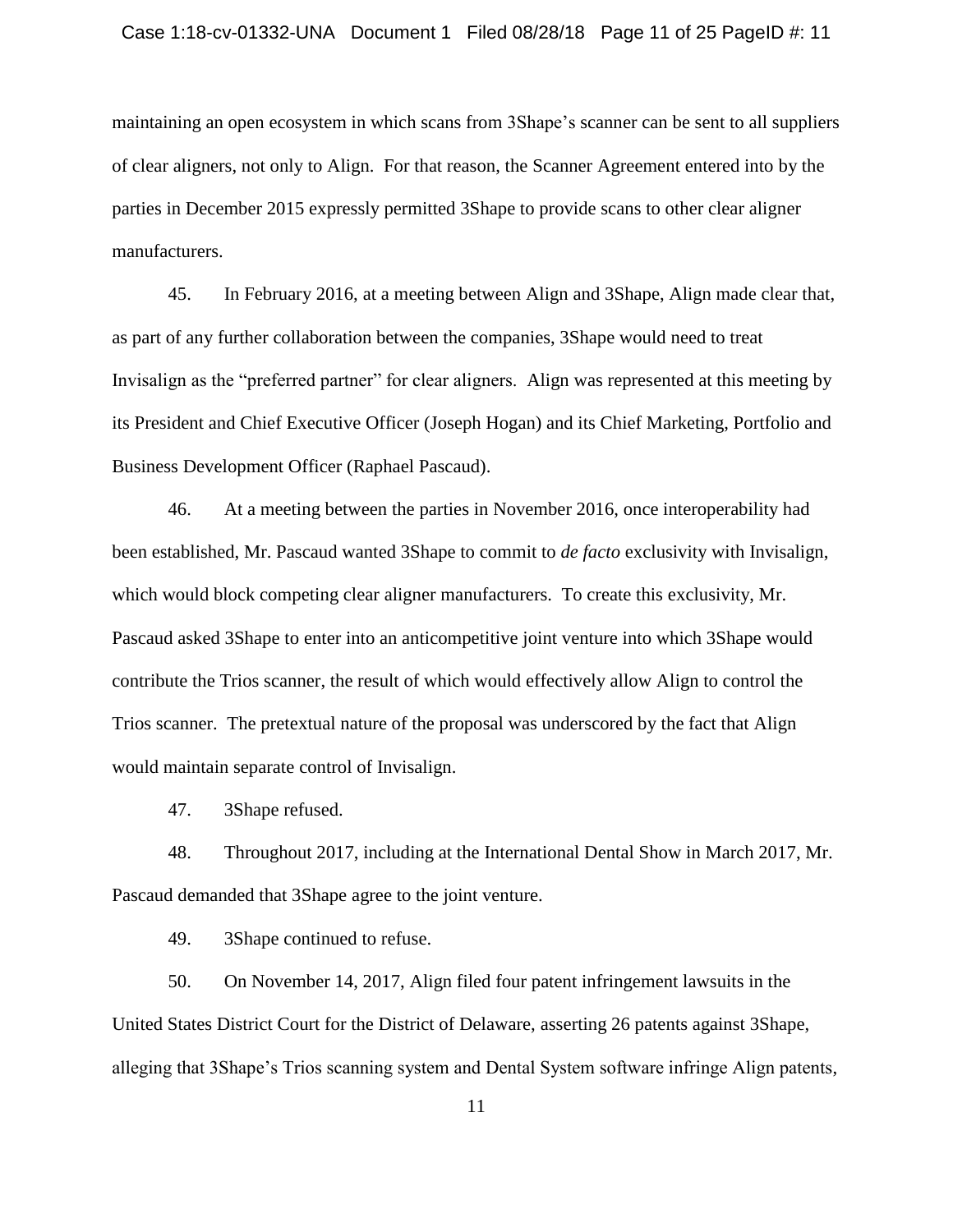and filed two Section 337 complaints with the United States International Trade Commission ("ITC").

51. Align also filed four petitions for *inter partes* review with the Patent Trial and Appeal Board ("PTAB") of the U.S. Patent and Trademark Office alleging patent invalidity of the claims of two of 3Shape's scanner technology patents (patent '551 and '675). At this point, the PTAB has denied institution of three of the petitions.

52. In fact, at the Greater New York dental trade show in November 2017, Mr. Pascaud advised 3Shape that Align would not close down interoperability.

#### **Align Terminated the Scanner Agreement Despite Economic Incentives to the Contrary**

53. Align announced on December 20, 2017, that it would unilaterally terminate the Scanner Agreement with 3Shape effective January 17, 2018. As a result, the Trios scanner could no longer be used to submit digital scans for Invisalign in the United States.

54. Many dental professionals and the American Association of Orthodontists voiced their displeasure with the termination due to the quality and open system aspects of the Trios scanner. Align ultimately extended the termination date for a mere two weeks—to January 31, 2018.

55. Align had profited from its partnership with 3Shape. For example, in December 2017 and January 2018, Align received over 4,500 Invisalign cases per month submitted from the Trios scanner in the U.S.

56. In Europe, where Align has a lower clear aligner market share, Align continues to accept scans from the Trios scanner. Align similarly profits from Trios' interoperability in Europe.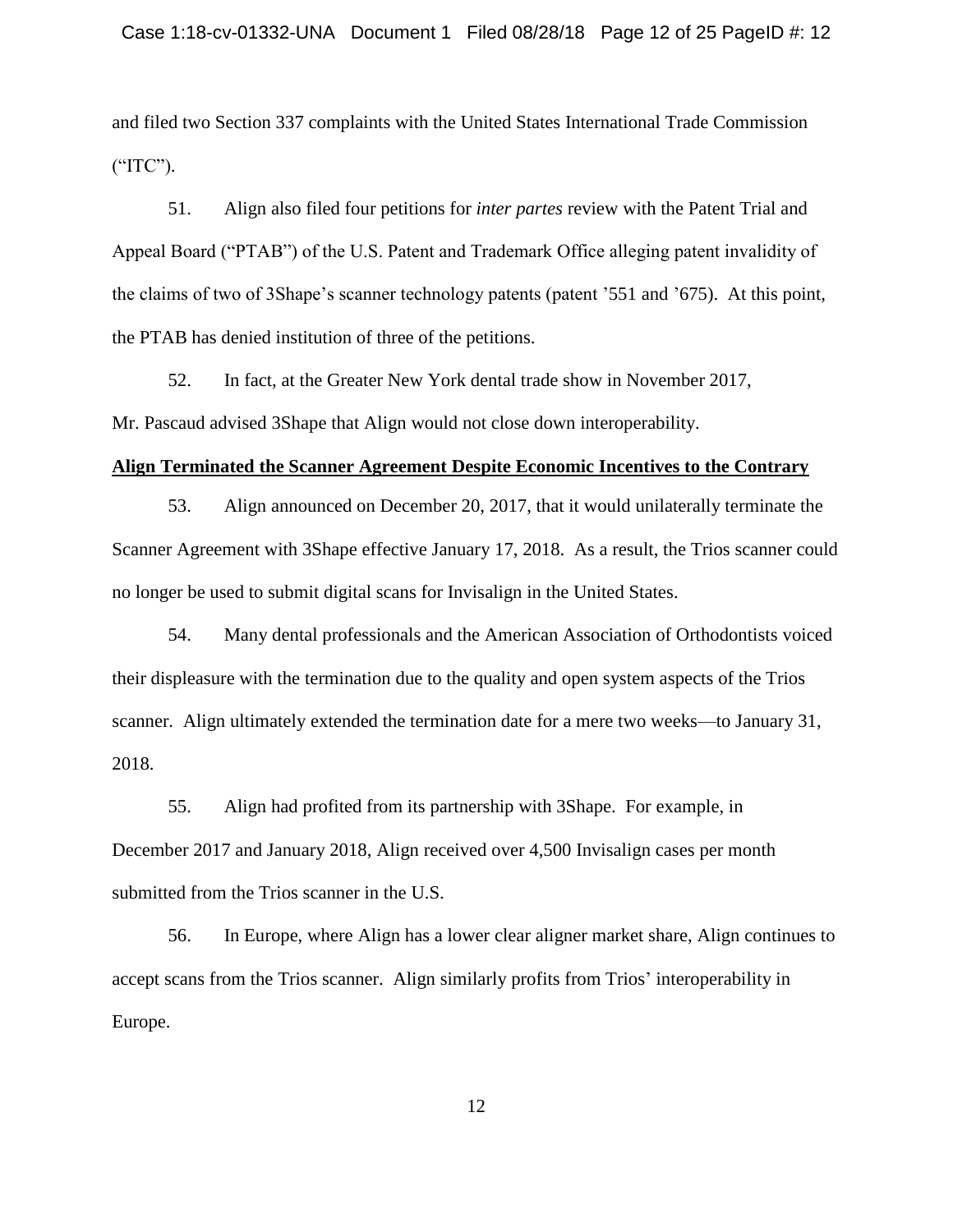## Case 1:18-cv-01332-UNA Document 1 Filed 08/28/18 Page 13 of 25 PageID #: 13

57. Around the time it terminated interoperability with the Trios scanner in the United States, Align also launched a discount program on the iTero scanner limited to current Trios owners. Align improperly used the Trios customer list obtained from 3Shape as a result of the Scanner Agreement. The program offers steep discounts on the iTero scanner conditioned on the dental professional meeting a target number of Invisalign orders over a three year time period. Dental professionals who fail to meet the minimum number of orders must pay back a third of the discount for each year they fail to meet the minimum quota.

58. Investment analysts saw through the anticompetitive purpose of the discount program, commenting that it "tie[s] GP dentists to [Align] for the next three years, a not-sosubtle effort on the part of management to lock these customer in for a fairly long time, in our view, just as clear aligner competition is likely set to rise . . . ."

59. Further, as of July 1, 2018 in the United States, Align has introduced the new Invisalign Go system, which it is marketing as an alternative and improved platform to obtain Invisalign clear aligners. Consistent with its broader scheme, the new platform can be accessed only from an iTero scanner.

## **Align's Termination of the Scanner Agreement Foreclosed Competition in the Clear Aligner Market and Furthers Align's Efforts to Monopolize the Market For Scanners For Orthodontic Treatment**

60. By engaging in the conduct above, Align erected the necessary barriers to maintain its dominant market position. Dental professionals seeking to send full mouth digital scans to Align now have only one viable option: Align's iTero scanner. That elimination of choice is not temporary; in the same November 2017 meeting in New York described above, Mr. Pascaud communicated to 3Shape that Align will not validate any additional intraoral scanners for use with Invisalign.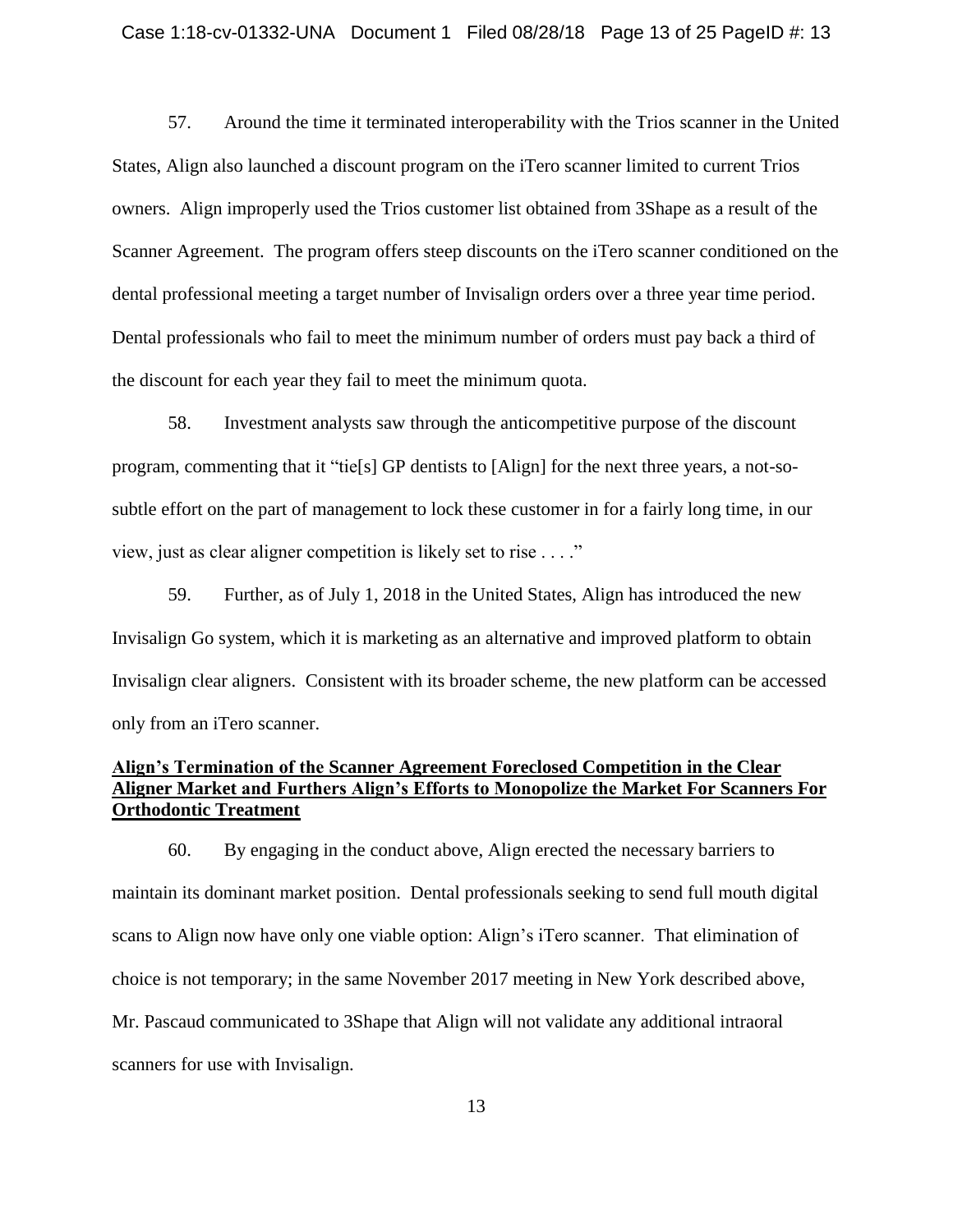## Case 1:18-cv-01332-UNA Document 1 Filed 08/28/18 Page 14 of 25 PageID #: 14

61. Effectively closing the system allowed Align to secure major deals with the two largest dental support organizations ("DSOs") in the United States. On July 25, 2018, Align announced a multi-year deal with Heartland Dental, the nation's largest DSO with more than 850 supported dental offices, to place iTero scanners in member dental offices, with the goal of placing iTero in 90 percent of supported offices nationwide by the end of the year. On the same day, Align also announced that it secured a deal with Aspen Dental, the nation's largest branded DSO with nearly 700 locations, to equip all Aspen locations with iTero scanners over the next few years.

62. 3Shape bid for the Aspen Dental contract and scored the highest in the testing procedure. However, it was informed that it would not be selected, because it did not have an interoperability agreement with Invisalign.

63. The anticompetitive conduct described above has also enabled Align to rapidly increase its market share in the Market For Scanners For Orthodontic Treatment. Align reported an 84 percent growth in its scanner sales in North America in the first quarter of 2018. With the Trios scanner sidelined, the 3M True Definition and Sirona CEREC Omnicam scanners not sufficiently viable options for producing full-mouth digital scans, and any other current or potential manufacturers unable to secure interoperability agreements, there is nothing to stop Align from achieving a dominant position in the Market For Scanners For Orthodontic Treatment.

## **Align Has a Robust History of Eliminating Competitors**

64. Align has a lengthy history of threatening to institute, and actually instituting, patent infringement litigation against its clear aligner competitors for the purpose of maintaining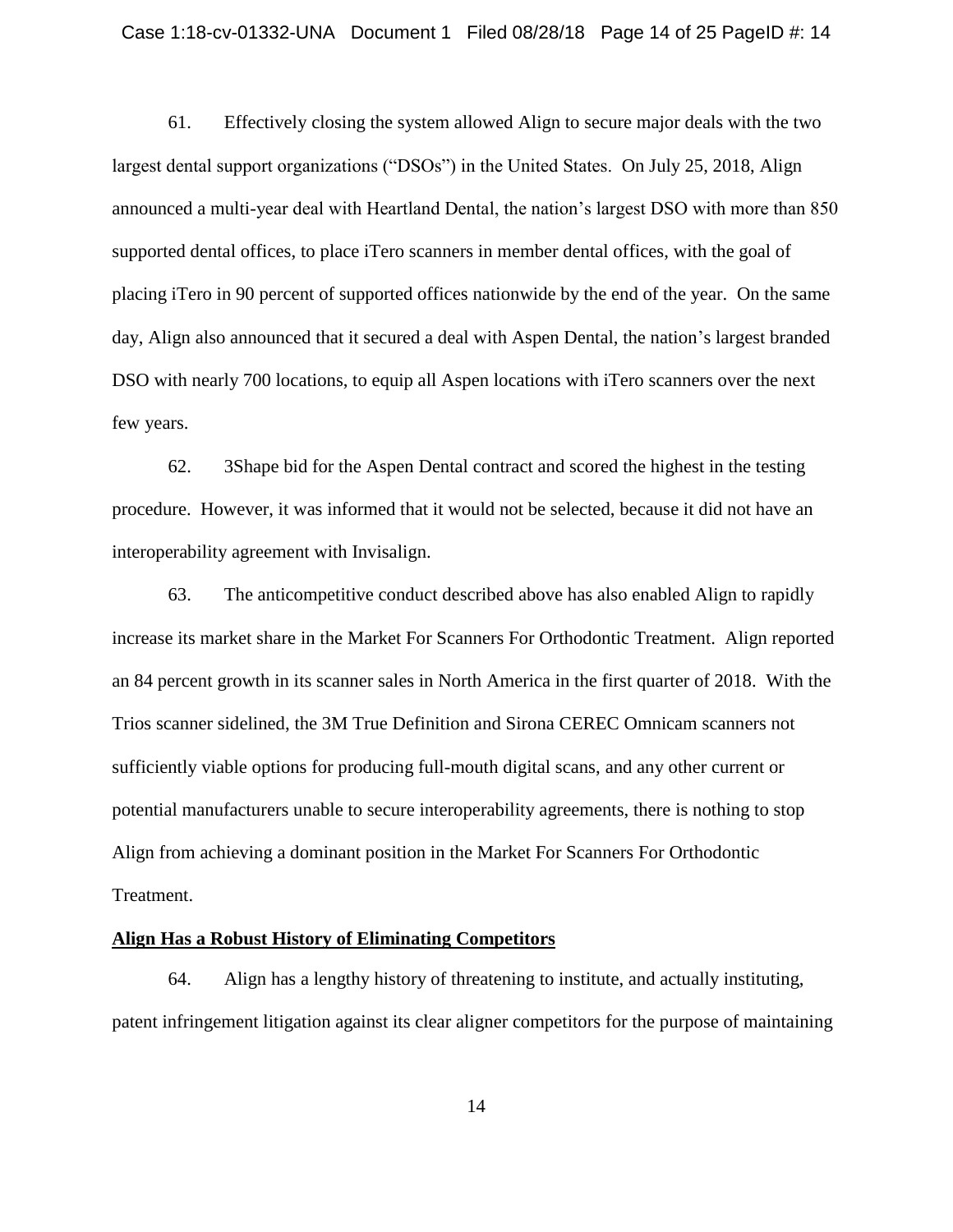## Case 1:18-cv-01332-UNA Document 1 Filed 08/28/18 Page 15 of 25 PageID #: 15

its dominance. These smaller players in the clear aligner market lack the resources to defend against such litigation.

65. After one of Align's original founders left the company in 2004 to start his own competing clear aligner company, OrthoClear, Align sued for patent infringement. Align and OrthoClear settled the lawsuit in 2006. As a condition of settlement, OrthoClear was forced to sell its intellectual property to Align, effectively forcing OrthoClear to shut down.

66. Align has also filed similar litigation against SmileDirectClub ("SDC"), a small clear aligner manufacturer. Following the parties' confidential settlement in July 2016, SDC transferred 17 percent of its shares to Align and entered into a supply agreement pursuant to which Align would manufacture clear aligners for SDC's clear aligner program. In addition, SDC only uses Align's iTero scanner in its "SmileShops," locations for prospective patients to get a full mouth scan to evaluate eligibility for SDC's clear aligner.

## **Align's Anticompetitive Conduct Has Injured 3Shape's Business**

67. Align has the specific intent to maintain its monopoly in the Clear Aligner Market and to attempt to monopolize the Market For Scanners For Orthodontic Treatment.

68. As a result of Align's anticompetitive conduct, 3Shape has been injured in the Market For Scanners For Orthodontic Treatment. 3Shape has experienced order cancellations and returns of the Trios scanners as a direct result of Align's conduct. For example, over 100 Trios scanners were returned due to Align's termination of the Scanner Agreement.

69. 3Shape's market share has fallen precipitously, as dental professionals have ceased purchasing the Trios scanner and turned to the iTero scanner. Despite offering significant incentives to orthodontists and other dental professionals on the purchase of a Trios scanner, 3Shape is unable to break through Align's anticompetitive barriers.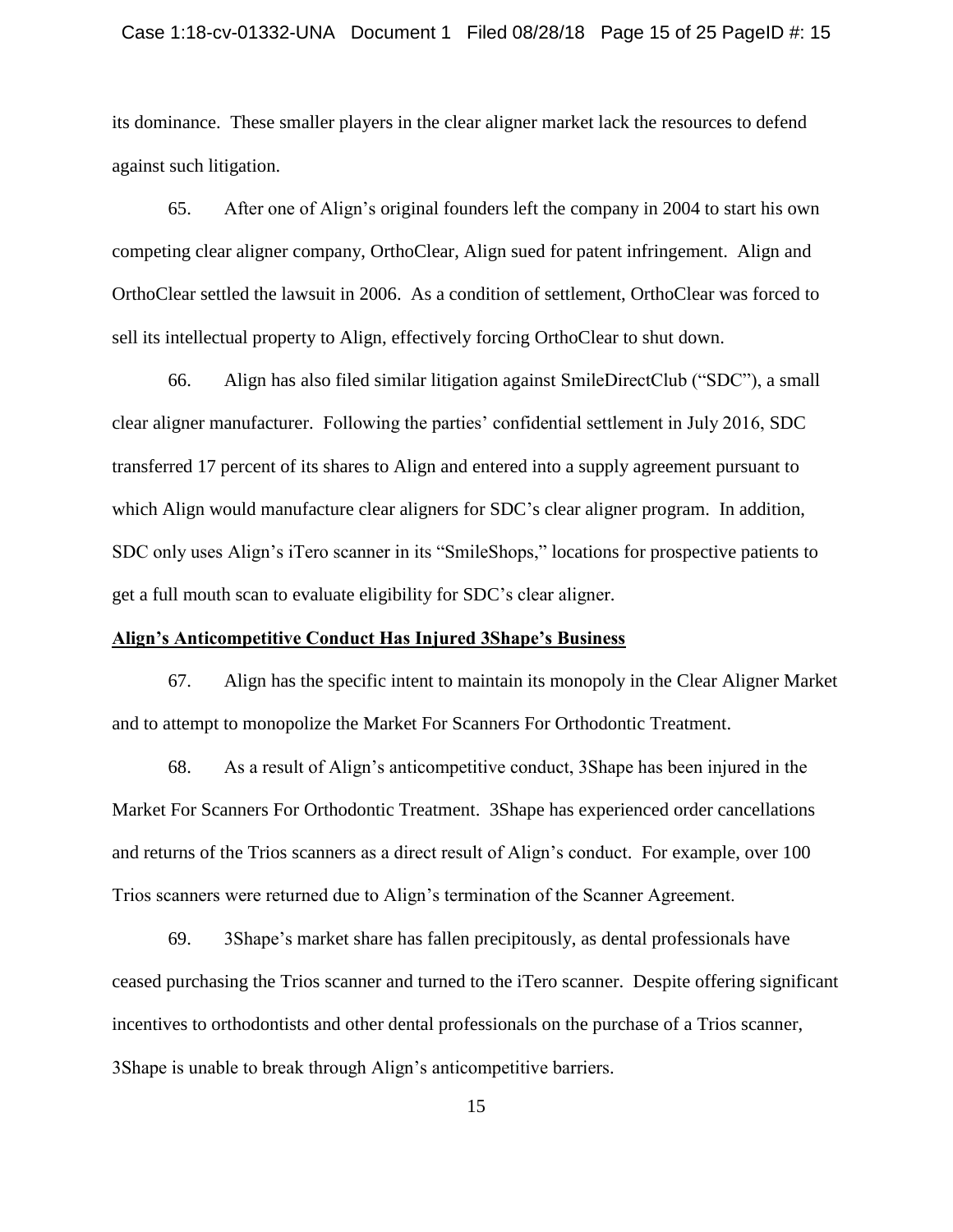70. 3Shape also lost the opportunity to secure a deal to supply scanners to Aspen Dental, the nation's largest branded DSO with nearly 700 locations, solely because Align had terminated interoperability with the Trios scanners.

71. Align's conduct also threatens other aspects of 3Shape's business. Some Trios scanner owners have stopped using the Trios scanner altogether, including for dental restorative work.

72. 3Shape's injury is also inextricably intertwined with Align's anticompetitive conduct and harm to competition in the Clear Aligner Market. Injury to 3Shape was the essential component of Align's anticompetitive scheme of maintaining and enhancing its dominance in the Clear Aligner Market. To keep rival clear aligner manufacturers out of the Clear Aligner Market, Align effectively shut 3Shape out of the Market For Scanners For Orthodontic Treatment, thereby cutting off its clear aligner rivals' access to the dental professionals who order them. Injuring 3Shape was the very means by which Align could attack its clear aligner competitors; 3Shape's injury was necessary to Align's plan.

73. Align's conduct has harmed competition in both markets, by, among other things, excluding rivals, increasing barriers to entry, and imposing costs on rivals. This conduct makes it more difficult for rivals to compete, resulting in less consumer choice and higher consumer cost.

## **The Relevant Product Markets**

## Clear Aligner Market

74. There is a relevant market for the manufacture and sale of clear aligners in the United States ("Clear Aligner Market").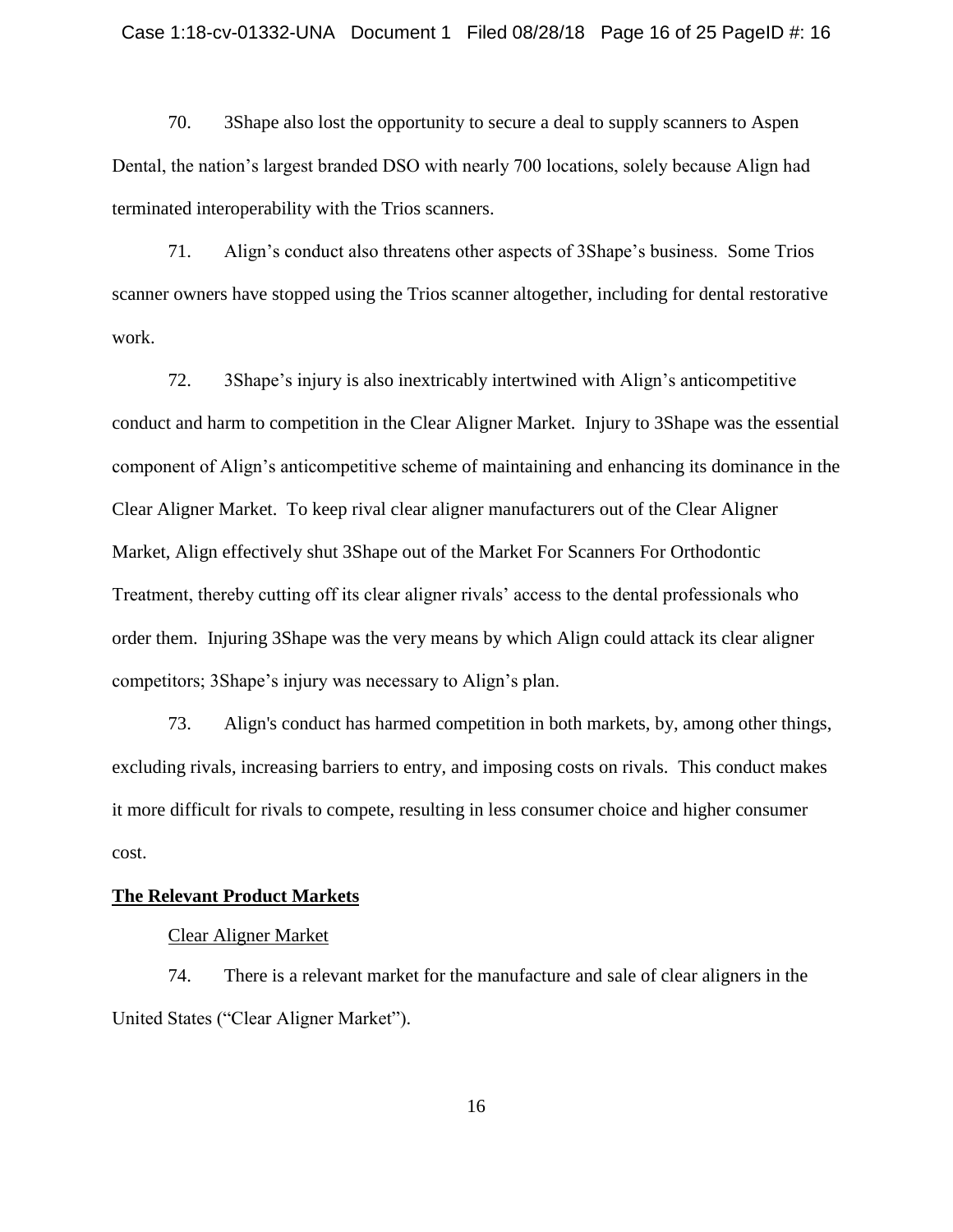75. Align is dominant in the Clear Aligner Market and has an over 80 percent share in that market.

76. Clear aligners are not interchangeable with traditional metal braces. Clinically, unlike traditional metal braces, clear aligners are not suitable for patients with major dental misalignment. In addition, because clear aligners are removable, they are more suitable for patients engaged in activities where traditional metal braces may pose material risk for dental injury—*e.g.*, contact sports.

77. Clear aligners also require much less time for treatment than traditional metal braces. As Align explains in its annual report, "[t]he average treatment [using traditional metal braces] takes approximately 12 to 24 months to complete" while clear aligners can reduce total treatment time by up to 50 percent. Align further notes that traditional braces "require[] several hours of direct dental professional involvement, known in the industry as 'chair time,'" while clear aligners require significantly less "chair time" because the treatment course is planned out in advance and the patient can switch the individual aligners outside the professional's office.

## Market For Scanners For Orthodontic Treatment

78. There is a relevant market for the manufacture and sale of digital intraoral scanners used by dental professionals to generate full mouth scans for orthodontic treatment, including to order clear aligners in the United States ("Market For Scanners For Orthodontic Treatment").

79. 3Shape's Trios and Align's iTero scanners compete against each other in the Market For Scanners For Orthodontic Treatment.

80. Align's iTero had approximately 60 percent share of the Scanners For Orthodontic Treatment purchased in 2017. Following the termination of the Scanner Agreement,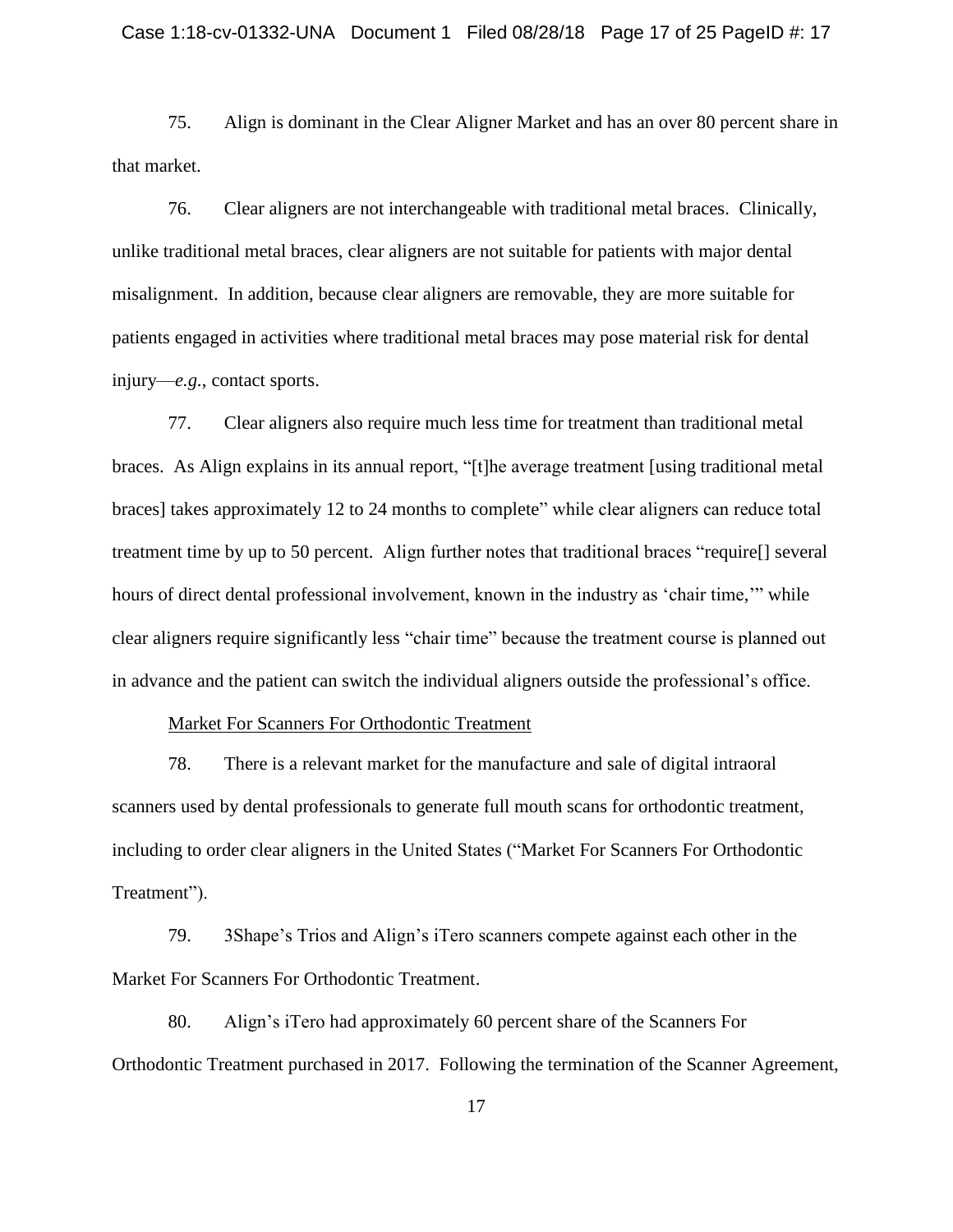## Case 1:18-cv-01332-UNA Document 1 Filed 08/28/18 Page 18 of 25 PageID #: 18

Align's market share has increased significantly, with year over year growth of approximately 60 percent. 3Shape's growth has effectively stopped in 2018.

81. As described above, the True Definition and CEREC Omnicam scanners are not adequate substitutes for the iTero or Trios scanners and are not in the Market For Scanners For Orthodontic Treatment, nor do the other fringe players competitively constrain Align. And as also described above, Align has conceded that it will not agree to interoperability with additional manufacturers, so the barriers to entry for a new supplier are insurmountable.

82. Silicone Molds are not part of the Market For Scanners For Orthodontic Treatment.

83. Silicone Molds are cumbersome and unpleasant for patients. To take a dental impression using Silicone Molds, patients must bite into a rubbery and runny casting material for several minutes, waiting for it to set. During this process, patients are subject to unpleasant odor and taste, and may experience gagging. Patients may have to repeat this process more than once to get an adequate dental impression for clear aligners.

84. Dental professionals do not view Silicone Molds as substitutes for full mouth scans. It is generally accepted in the dental industry that digital scans using a scanner for orthodontic treatment are significantly more accurate and consistent than a silicone impression and more convenient. As such, Silicone Molds are less appropriate for use with clear aligners, which require extremely accurate full mouth scans, including to allow for real-time simulations of teeth movement to best plan a course of treatment. In particular, full mouth digital scans also offer flexibility and customization, because they allow dental professionals to use digital scans to simulate teeth movement and outcomes in software.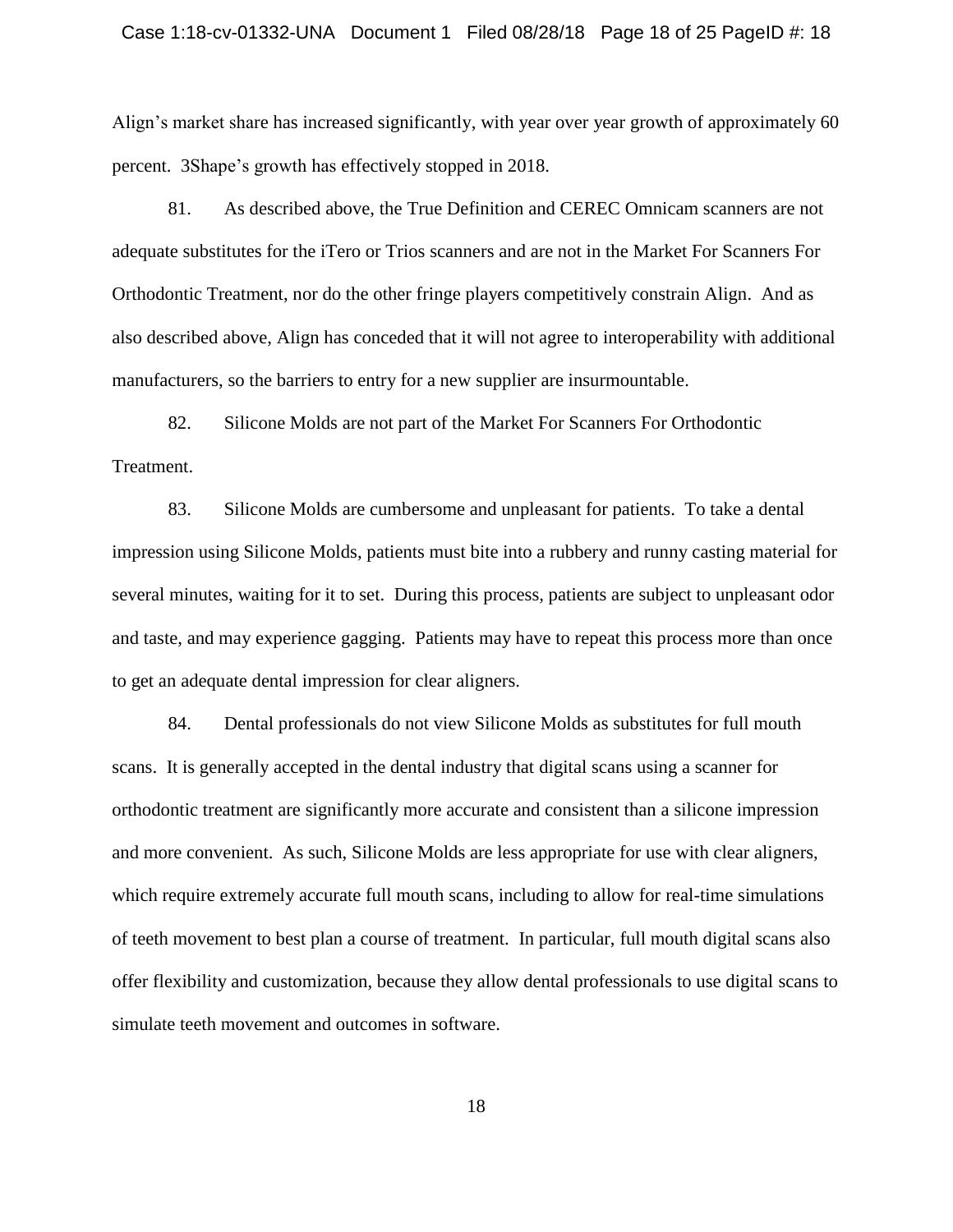85. Although Align accepts Silicone Molds for Invisalign, Align has itself admitted that these impressions are less accurate, more costly, and more stressful for the patient. Indeed, in its 2017 annual report, Align stated "digital scanning is more efficient and precise and more comfortable for patients, compared to the mess, discomfort and subjective nature of taking physical impressions. The digitally scanned model is more accurate than a physical impression and substantially reduces the rate of restoration 'remakes' so patients are recalled less often and the appointment time for the restoration is shorter because of fewer adjustments which results in greater overall patient satisfaction." Silicone Molds, therefore, are not a viable option for dental professionals or patients desiring Invisalign.

86. For both the Clear Aligner Market and the Market For Scanners For Orthodontic Treatment, the relevant geographic market is the United States.

## **COUNT ONE Monopolization of the Clear Aligner Market (15 U.S.C. § 2)**

87. 3Shape repeats and reasserts each of the allegations contained in Paragraphs 1-86 as if fully set forth herein.

88. The relevant product market is the Clear Aligner Market, and the relevant geographic market is the United States.

89. Align possesses monopoly power in the Clear Aligner Market, including the power to control prices and exclude competition.

90. Align has willfully and intentionally engaged in conduct with anticompetitive effects (a) to unlawfully maintain and enhance its monopoly in the Clear Aligner Market, and (b) to lock dental professionals into using its Invisalign product and prevent its rivals from competing for clear aligner sales.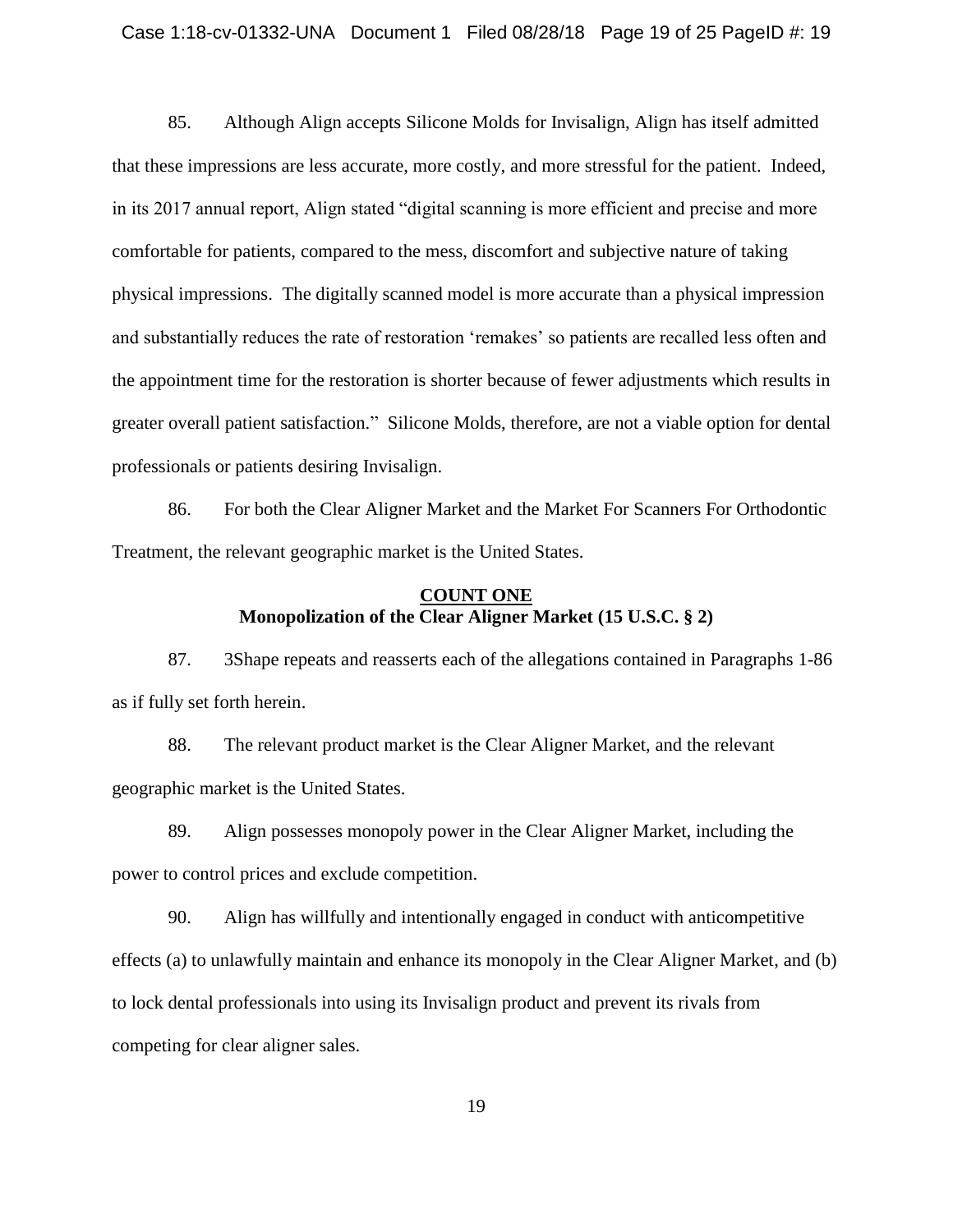91. Align's anticompetitive conduct has effectively restrained and harmed competition in the Clear Aligner Market.

92. There is no legitimate business justification for Align's conduct.

93. Preventing dental professionals from using the Trios scanner and its open system to order clear aligners was the mechanism by which Align excluded its rivals from the Clear Aligner Market.

94. As a direct, foreseeable, and proximate result of Align's anticompetitive conduct, 3Shape has been injured in its business, including by losing existing and potential 3Shape Trios customers and sales.

95. 3Shape is entitled to damages and an injunction that terminates the ongoing violations alleged in this Complaint.

## **COUNT TWO**

# **Attempted Monopolization of the Market For Scanners For Orthodontic Treatment (15 U.S.C. § 2)**

96. 3Shape repeats and reasserts each of the allegations contained in Paragraphs 1-95 as if fully set forth herein.

97. Align has monopoly power in the Clear Aligner Market, including the power to control prices and exclude competition.

98. Align has willfully, knowingly, and with specific intent to do so, attempted to acquire monopoly power in the Market For Scanners For Orthodontic Treatment. Align has engaged in conduct with anticompetitive effects directed at accomplishing the unlawful objectives of controlling prices and preventing competition in the Market For Scanners For Orthodontic Treatment.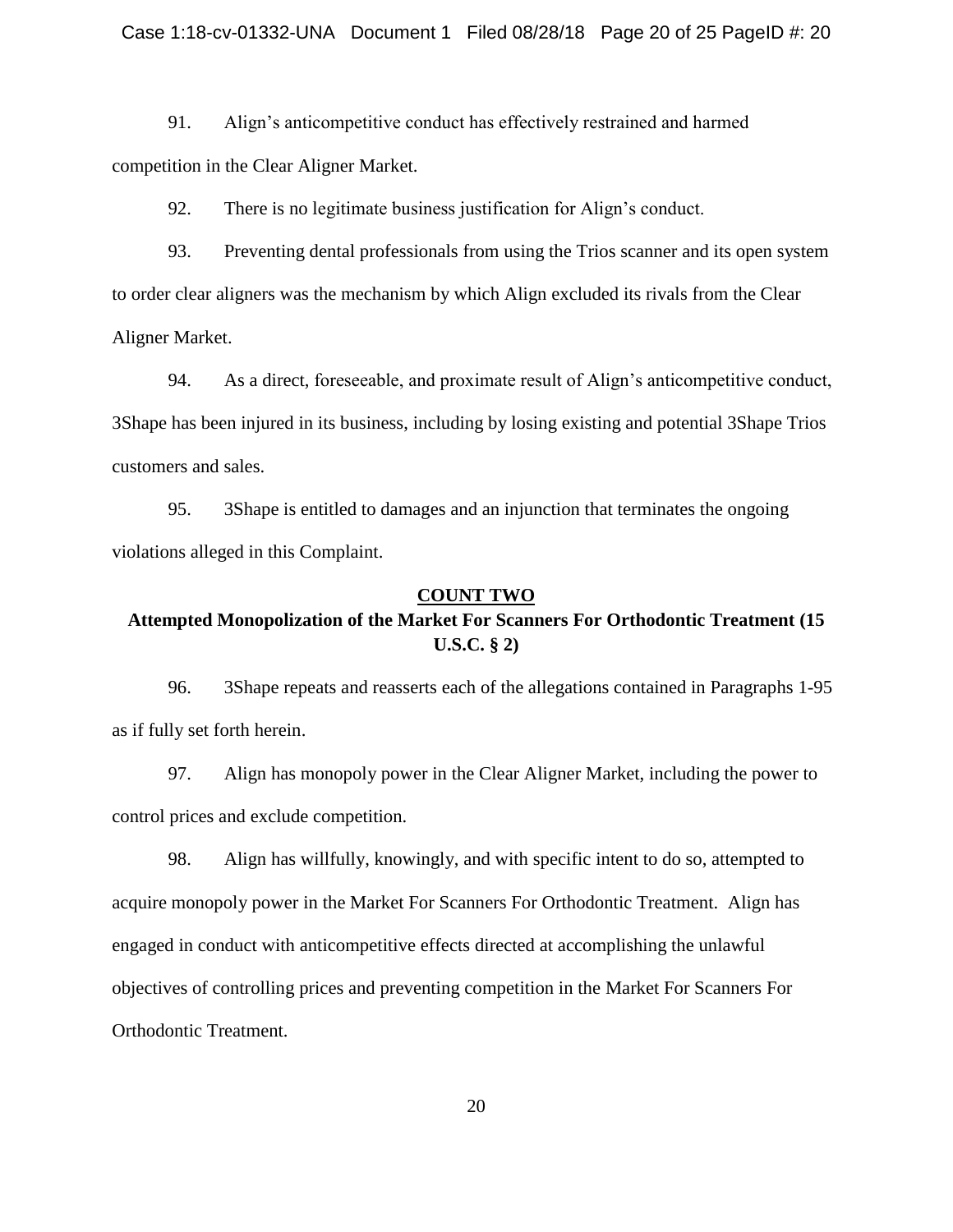99. As a result of Align's conduct, including its decision not to interoperate with any

other Scanners For Orthodontic Treatment, the barriers to entry into the Market For Scanners For Orthodontic Treatment are insurmountable.

100. There is a dangerous probability that Align will succeed in its attempt to

monopolize the Market For Scanners For Orthodontic Treatment.

101. There is no legitimate business justification for Align's conduct.

102. As a direct, foreseeable, and proximate result of Align's anticompetitive conduct,

3Shape has been injured in its business, including by losing existing and potential Trios scanner customers and sales.

103. 3Shape is entitled to damages and an injunction that terminates the ongoing violations alleged in this Complaint.

# **COUNT THREE (IN THE ALTERNATIVE TO COUNTS ONE AND TWO) (Injunctive Relief)**

104. 3Shape repeats and reasserts each of the allegations contained in

Paragraphs 1-103 as if fully set forth herein.

105. Paragraph 18 of the Scanner Agreement ("Paragraph 18"), which by the Scanner

Agreement's terms, survives its termination, provides:

18. GOVERNING LAW The validity, interpretation, enforceability, and performance of this Agreement shall be governed by and construed in accordance with the laws of Denmark. This Agreement and any dispute or claim arising out of it or in connection with it or its subject matter of formation, validity or termination (including noncontractual disputes or claims) shall be governed and construed in accordance with the laws of Denmark. Each Party irrevocably submits to the exclusive jurisdiction of the courts in Denmark to settle any dispute arising out of or in connection with this Agreement (including any non contractual disputes or claims).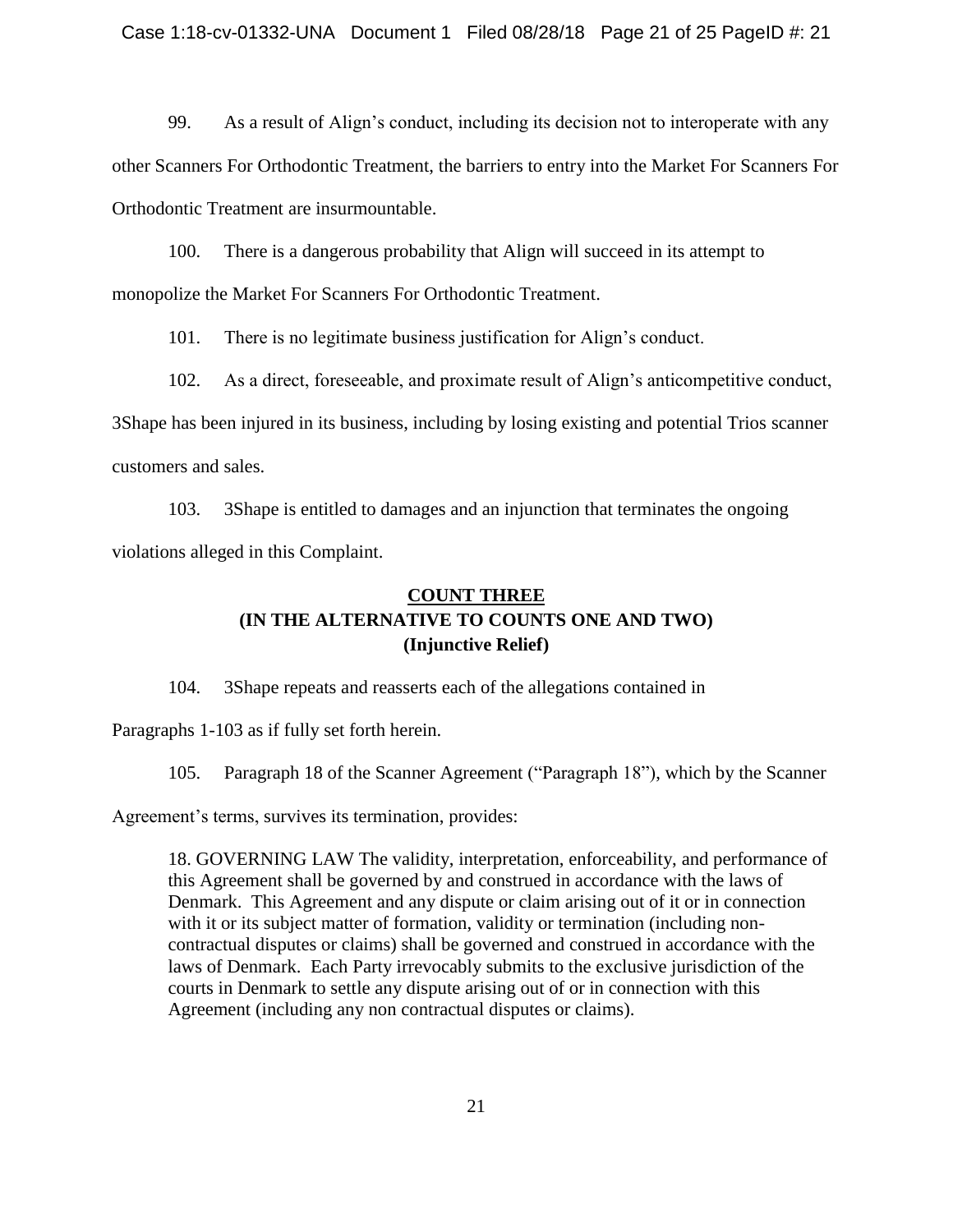106. The antitrust claims asserted by 3Shape in this Complaint do not fall within the scope of Paragraph 18. 3Shape is not required to bring the claims set forth in this Complaint in a Danish court.

107. However, to the extent that Paragraph 18 is interpreted as sufficiently broad to cover the antitrust claims set forth in this Complaint, Paragraph 18 would necessarily also cover all disputes between Align and 3Shape relating to the Trios scanner in U.S. fora.

108. Thus, if Align seeks dismissal of Counts 1 and/or 2 by claiming that Paragraph 18 is sufficiently broad to cover the antitrust claims set forth in this Complaint, then Align's pending claims against 3Shape, already filed in this Court and at the International Trade Commission, are equally subject to dismissal.

109. Specifically, the following pending actions initiated and/or being pursued by Align against 3Shape would be covered by Paragraph 18 if it were interpreted as sufficiently broad to cover the antitrust claims set forth in this Complaint:

- (a) The patent-related actions filed by Align against 3Shape in Federal District Court (Case Nos. 1:17-cv-01646, 1:17-cv-01647, 1:17-cv-01648, and 1:17-cv-01649 (D. Del.)) ("Patent Actions"); and
- (b) The ITC investigations in which Align is the complainant and 3Shape is the respondent that are currently pending at the ITC (Inv. Nos. 337-1090 and 337-1091) ("ITC Actions").

110. To the extent that Align seeks dismissal of Counts 1 and/or 2 above in reliance on Paragraph 18, the Court should issue an order dismissing the Patent Actions.

111. To the extent that Align seeks dismissal of Counts 1 and/or 2 above in reliance on Paragraph 18, the Court should enjoin Align from pursuing the ITC Actions.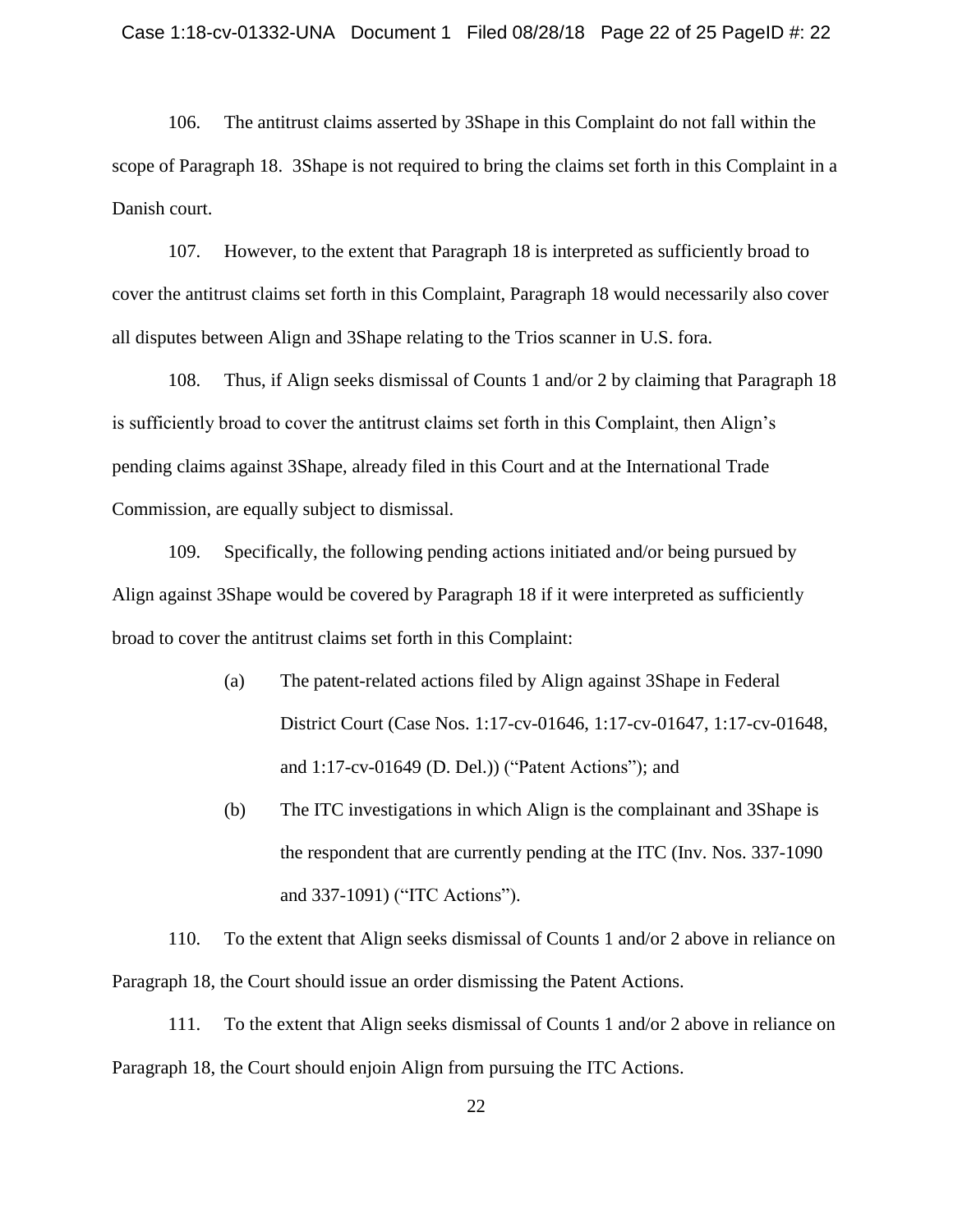112. This Court has the equitable power to require Align to withdraw its ITC Actions. In recent orders, both ITC administrative law judges declined to rule on the scope of Paragraph 18 and stated that 3Shape could instead seek injunctive relief from a district court. *Certain Color Intraoral Scanners and Related Hardware and Software*, Inv. No. 337-TA-1091, Order No. 23 at 10 (May 18, 2018)("3Shape may ask a district court to enjoin Align from breaching [Paragraph 18] and order Align to withdraw its complaint in the ITC."); *Certain Intraoral Scanners and Related Hardware and Software,* Inv. No. 337-TA-1090, Order No. 16 at 5, n.4 (May 30, 2018)("3Shape may seek a ruling from a district court that [Paragraph 18] in the Scanner Agreement precludes Align from bringing this action in the ITC. Such an order could compel Align to withdraw its complaint. . . ."). In those proceedings, Align opposed application of Paragraph 18 to its claims against 3Shape.

113. Thus, if Align were to seek dismissal of 3Shape's claims in this action pursuant to Paragraph 18, fundamental principles of equity, fairness, and consistent interpretation would require dismissal of Align's Patent Actions and an order requiring Align to withdraw its ITC Actions.

## **PRAYER FOR RELIEF**

WHEREFORE, 3Shape demands a trial by jury and hereby respectfully requests:

- (a) Pursuant to 15 U.S.C. § 15, compensatory and trebled damages resulting from Align's violations of the Sherman Act;
- (b) Pursuant to 15 U.S.C. § 26, permanent injunctive relief preventing Align from continuing the unlawful acts in violation of the Sherman Act;
- (c) Pre-judgment and post-judgment interest at the maximum legal rate;
- (d) 3Shape's costs, expenses, and reasonable attorneys' fees in bringing this action;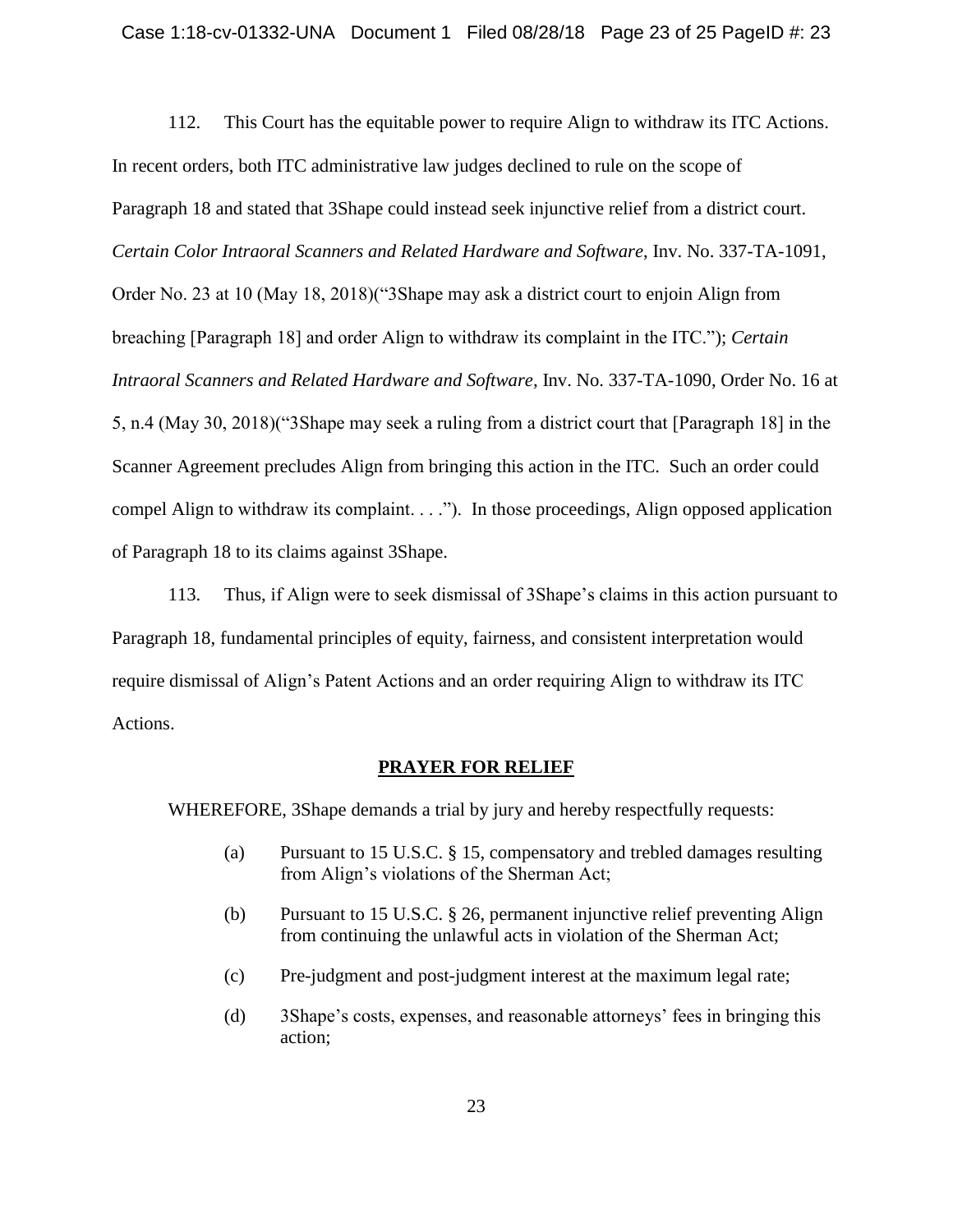- (e) In the event that Align invokes Paragraph 18 to seek dismissal of the claims in this complaint, dismissal of Align's Patent Actions and an order requiring Align to withdraw and cease pursuing its ITC Actions; and
- (f) Such other relief as this Court may deem just and proper.

# **DEMAND FOR A JURY TRIAL**

Pursuant to Federal Rule of Civil Procedure 38(b), 3Shape demands a trial by jury of all

issues properly triable to a jury in this case.

 */s/ Geoffrey G. Grivner* Geoffrey G. Grivner (#4711) BUCHANAN INGERSOLL & ROONEY PC 919 North Market Street, Suite 1500 Wilmington, DE 19801 Tel: (302) 552-4207 [geoffrey.grivner@bipc.com](mailto:geoffrey.grivner@bipc.com)

Wendelynne J. Newton (*pro hac pending*) Gretchen L. Jankowski (*pro hac pending*) BUCHANAN INGERSOLL & ROONEY PC One Oxford Centre 301 Grant Street, 20th Floor Pittsburgh, PA 15219-1410 Tel: (412) 562-8800 [wendelynne.newton@bipc.com](mailto:wendelynne.newton@bipc.com) [gretchen.jankowski@bipc.com](mailto:gretchen.jankowski@bipc.com)

S. Lloyd Smith (*pro hac pending*) BUCHANAN INGERSOLL & ROONEY PC 1737 King Street, Suite 500 Alexandria, VA 22314-2727 Tel: (703) 838-6514 [lloyd.smith@bipc.com](mailto:lloyd.smith@bipc.com)

Carrie G. Amezcua (*pro hac pending*) BUCHANAN INGERSOLL & ROONEY PC Two Liberty Place 50 S. 16<sup>th</sup> Street, Suite 3200 Philadelphia, PA 19102-2555 Tel: (215) 665-3859 [carrie.amezcua@bipc.com](mailto:carrie.amezcua@bipc.com)